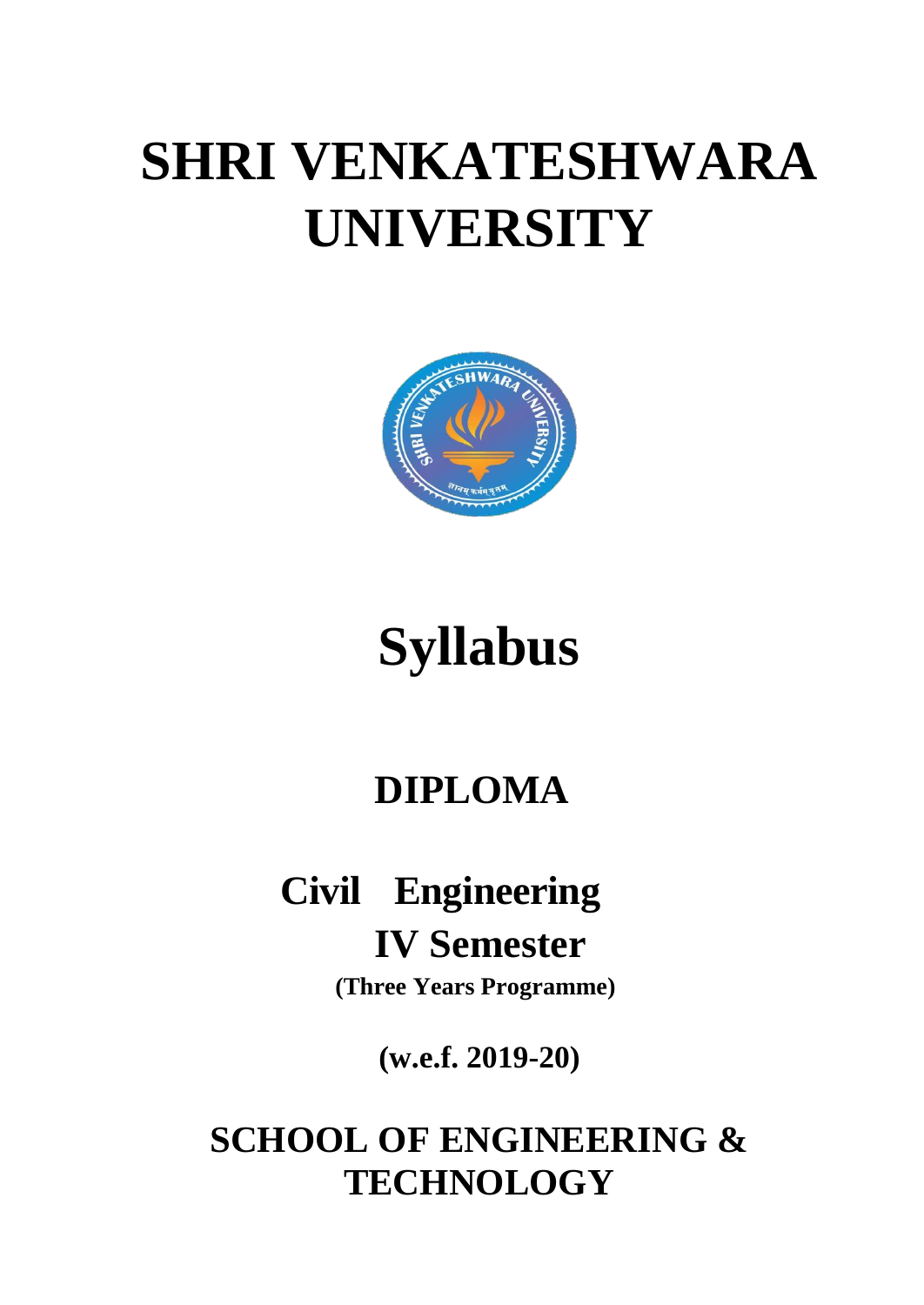# **Civil Engineering IV SEMESTER**

| <b>SI</b>       | <b>Subject</b><br><b>Codes</b> | <b>Subject</b>                                                          | <b>Periods</b>   |                         |                         | <b>Evaluation Scheme</b> |                 |                             |                 | End<br><b>Semester</b> |                              | <b>Tota</b>                       | <b>Credit</b>  |
|-----------------|--------------------------------|-------------------------------------------------------------------------|------------------|-------------------------|-------------------------|--------------------------|-----------------|-----------------------------|-----------------|------------------------|------------------------------|-----------------------------------|----------------|
| N<br>0.         |                                |                                                                         | L                | $\overline{\mathbf{T}}$ | $\overline{\mathbf{P}}$ | $\overline{\text{CT}}$   | <b>TA</b>       | <b>Tota</b><br>$\mathbf{l}$ | ${\bf P}$<br>S  | TE                     | $\overline{\mathbf{P}}$<br>E | $\mathbf{I}$                      |                |
| $\mathbf{1}$    | <b>PCE-401</b>                 | Hydraulics                                                              | $\overline{2}$   | $\boldsymbol{0}$        | $\theta$                | 20                       | 10              | 30                          |                 | 70                     |                              | 100                               | $\overline{2}$ |
| $\overline{c}$  | <b>PCE-402</b>                 | <b>Advanced Surveying</b>                                               | $\overline{2}$   | $\overline{0}$          | $\overline{0}$          | 20                       | 10              | 30                          |                 | 70                     |                              | 100                               | $\overline{2}$ |
| 3               | <b>PCE-403</b>                 | <b>Building Planning</b><br>and Drawing                                 | $\overline{2}$   | $\Omega$                | $\overline{0}$          | 20                       | 10              | 30                          |                 | 70                     |                              | 100                               | $\overline{2}$ |
| 4               | <b>PCE-404</b>                 | <b>Water Resource</b><br>Engineering                                    | $\mathbf{1}$     | $\Omega$                | $\Omega$                | 20                       | 10              | $\overline{30}$             |                 | 70                     |                              | 10<br>$\Omega$                    | $\mathbf{1}$   |
| 5               | <b>PCE-405</b>                 | Transportation<br>Engineering                                           | $\overline{2}$   | $\overline{0}$          | $\overline{0}$          | 20                       | 10              | 30                          |                 | 70                     |                              | 100                               | $\overline{2}$ |
| 6               | <b>PCE-406</b>                 | Theory of Structure                                                     | $\overline{2}$   | $\overline{0}$          | $\overline{0}$          | $\overline{20}$          | $\overline{10}$ | $\overline{30}$             |                 | 70                     |                              | 10<br>$\mathbf{0}$                | $\overline{2}$ |
| 7               | <b>PCE-407</b>                 | Construction<br>Management                                              | 3                | $\overline{0}$          | $\overline{0}$          | 20                       | $\overline{10}$ | 30                          |                 | 70                     |                              | $\overline{10}$<br>$\overline{0}$ | $\overline{3}$ |
| $\overline{8}$  | <b>PCE-411</b>                 | <b>Hydraulics</b> Lab                                                   | $\mathbf{0}$     | $\overline{0}$          | $\overline{2}$          |                          |                 |                             | $\overline{10}$ |                        | $\overline{15}$              | $\overline{25}$                   | $\mathbf{1}$   |
| $\overline{9}$  | <b>PCE-412</b>                 | <b>Advanced Surveying</b><br>Lab                                        | $\overline{0}$   | $\overline{0}$          | $\overline{c}$          |                          |                 |                             | $\overline{10}$ |                        | 15                           | $\overline{25}$                   | $\mathbf{1}$   |
| 10              | <b>PCE-413</b>                 | <b>Building Planning and</b><br>Drawing Lab                             | $\boldsymbol{0}$ | $\overline{0}$          | $\overline{4}$          |                          |                 |                             | 10              |                        | 15                           | 25                                | $\overline{2}$ |
| $\overline{11}$ | <b>PCE-414</b>                 | <b>Water Resource</b><br>Engineering Lab                                | $\overline{0}$   | $\theta$                | $\overline{2}$          |                          |                 |                             | $\overline{10}$ |                        | $\overline{15}$              | $\overline{25}$                   | $\mathbf{1}$   |
| 12              | <b>PCE-415</b>                 | Transportation<br><b>Engineering Lab</b>                                | $\overline{0}$   | $\overline{0}$          | $\overline{2}$          |                          |                 |                             | 10              |                        | $\overline{15}$              | $\overline{25}$                   | $\mathbf{1}$   |
| 13              | <b>PCE-416</b>                 | <b>Minor Project</b>                                                    | $\overline{0}$   | $\Omega$                | $\overline{4}$          |                          |                 |                             | $\overline{50}$ |                        |                              | $\overline{50}$                   | $\overline{2}$ |
| $\overline{14}$ | <b>PMC-418</b>                 | <b>Essence of Indian</b><br>Knowledge and<br>Tradition                  | $\overline{2}$   | $\Omega$                | $\overline{0}$          |                          |                 |                             |                 |                        |                              |                                   | $\overline{0}$ |
|                 |                                | Essence of Indian Knowledge and Tradition - Noncredit Mandatory courses |                  |                         |                         |                          |                 |                             |                 |                        |                              | 875                               | 22             |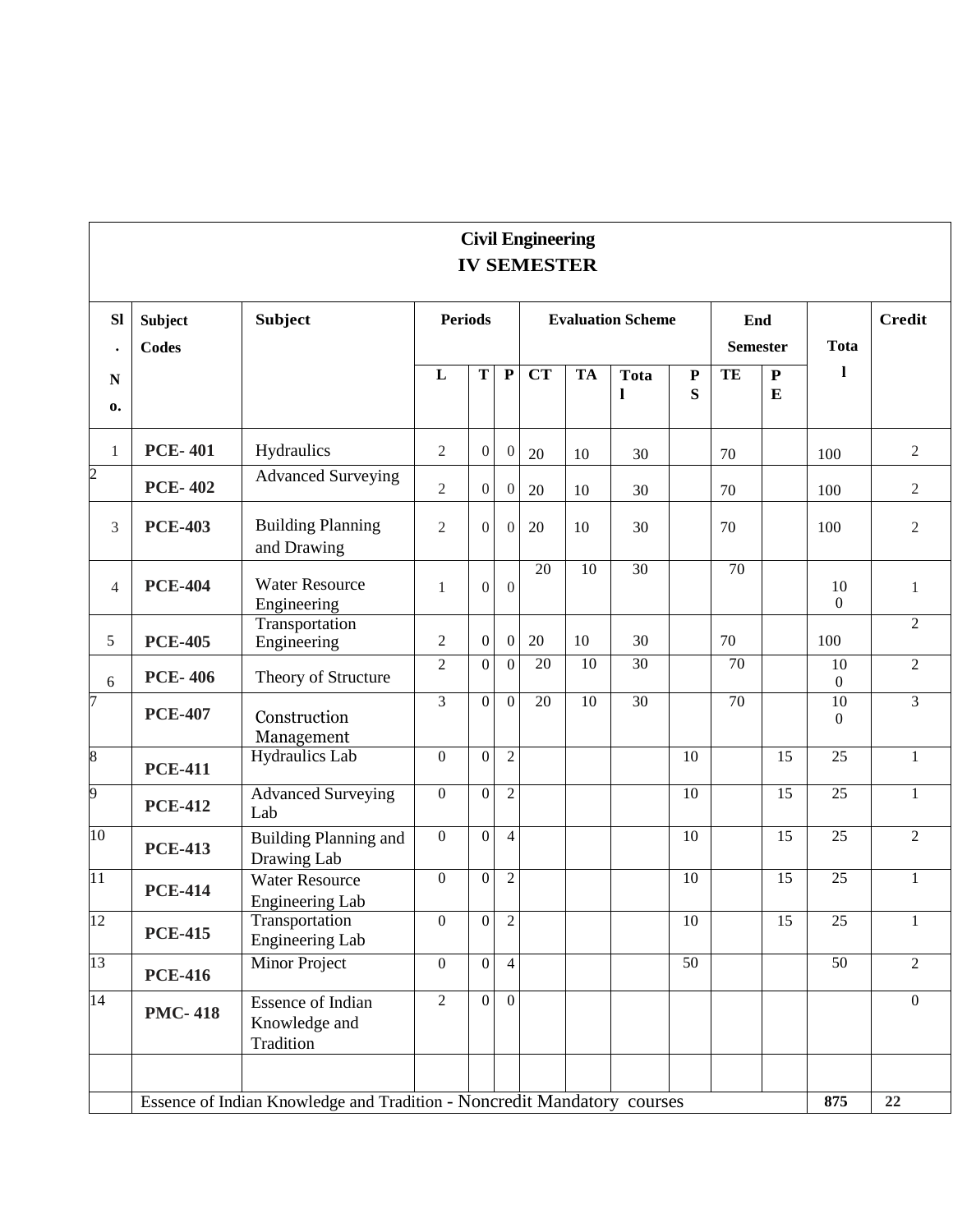| Course Code         |  | <b>PCE-401</b>      |
|---------------------|--|---------------------|
| <b>Course Title</b> |  | <b>Hydraulics</b>   |
| Number of Credits   |  | 2(L: 2, T: 0, P: 0) |
| Prerequisites       |  | <b>NIL</b>          |
| Course Category     |  | <b>PC</b>           |

#### **Course Objectives:**

Following are the objectives of this course:

- Tounderstand parameters associated with fluid flow and hydrostatic pressure.
- Toknow head loss and water hammer in fluid flowing through pipes.
- Tolearn different types of pumps and their uses.

# **Course Content**

# **Unit – I Pressure measurement and Hydrostatic pressure**

- Technical terms used in Hydraulics fluid, fluid mechanics, hydraulics, hydrostatics and hydrodynamics - ideal and real fluid, application of hydraulics.
- Physical properties of fluid density-specific volume, specific gravity, surface tension, capillarity, viscosity-Newton's law ofviscosity.
- Various types of pressure Atmospheric Pressure, Gauge Pressure, Absolute Pressure, VacuumPressure. Concept of Pressure head and its unit, Pascal's law of fluid pressure and its uses.
- Measurement of differential Pressure by different methods.
- Variation of pressure with depth, Pressure diagram, hydrostatic pressure and center of pressure on immersed surfaces and on tank walls.
- Determination of total pressure and center of pressure on sides and bottom of water tanks, sides and bottom of tanks containing two liquids, vertical surface in contact with liquid on either side

# **Unit–II Fluid Flow Parameters**

- Typesofflow–Gravityandpressureflow,Laminar,Turbulent,Uniform, Non-uniform, Steady,Unsteady flow.Reynolds number.
- Discharge and its unit, continuity equation of flow.
- Energy of flowing liquid: potential, kinetic and pressure energy.
- Bernoulli's theorem : statement, assumptions, equation.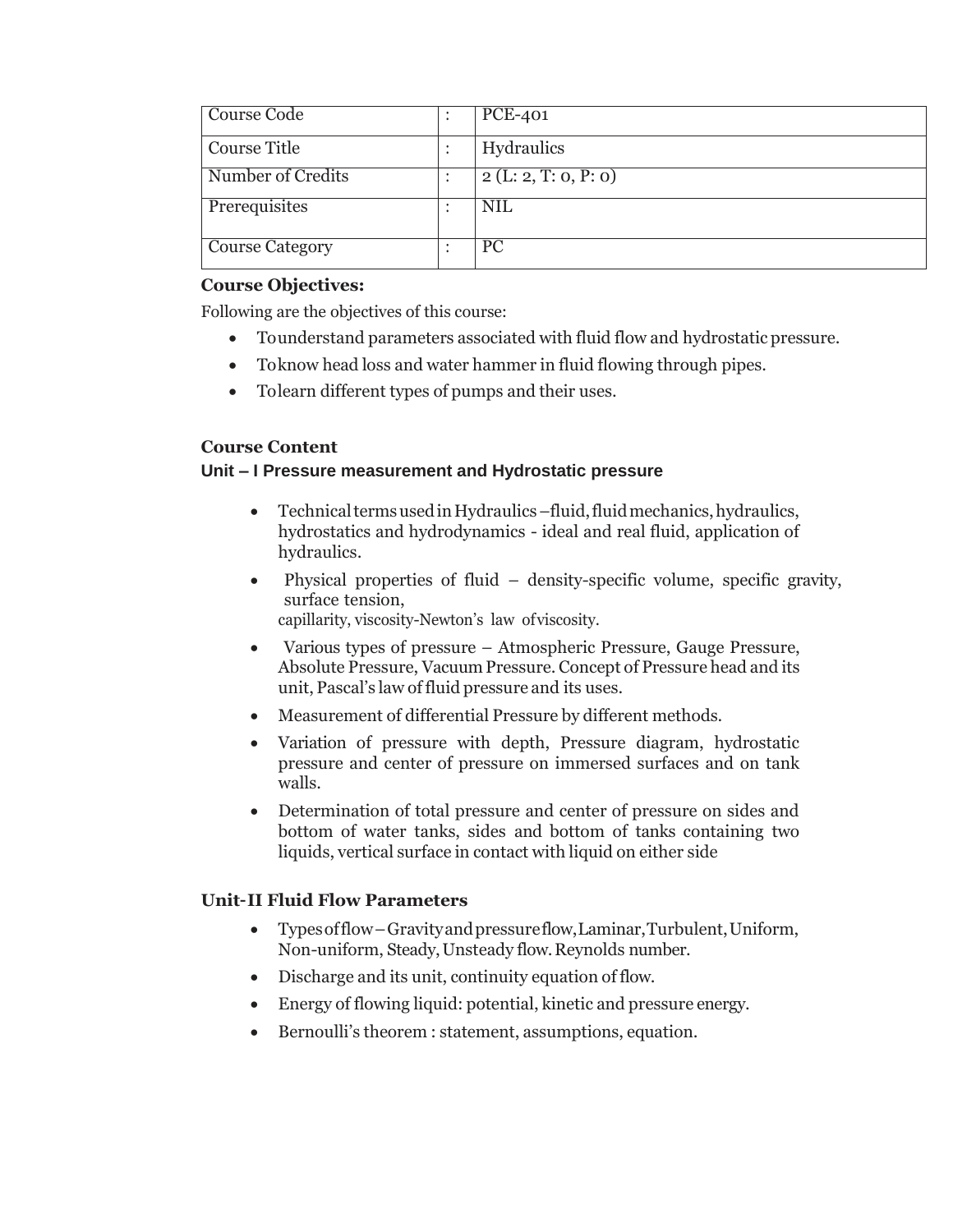# **Unit– III Flow through pipes**

- Majorheadlossinpipe:FrictionallossanditscomputationbyDarcy's Weisbach equation, Use of Moody's Diagram and Nomograms.
- Minor losses inpipe:lossat entrance,exit,suddencontraction,sudden enlargement and fittings.
- $\bullet$  Flow through pipes in series, pipes in parallel and Dupuit's equation for equivalentpipe.
- Hydraulic gradient line and total energy line.
- Water hammer in pipes: Causes and Remedial measures.
- Dischargemeasuringdeviceforpipe flow:Venturimeter constructionand working.
- Discharge measurement using Orifice, Hydraulic Coefficients of Orifice.

# **Unit– IV Flow through Open Channel**

- Geometrical properties of channel section: Wetted area, wetted perimeter,hydraulicradi-us for rectangularandtrapezoidalchannel section.
- Determination of discharge by Chezy's equation and Manning's equation.
- Conditions for most economical rectangular and trapezoidal channel section.
- Discharge measuring devices: Triangular and rectangular Notches.
- Velocity measurement devices: current meter,floats and Pitot's tube.
- Specific energy diagram, Froudes'Number

# **Unit– V Hydraulic Pumps**

- Concept of pump, Types of pump centrifugal, reciprocating, submersible.
- Centrifugal pump: components and working
- Reciprocating pump: single acting and double acting, components and working.
- Suction head, delivery head, static head, Manometric head
- Power of centrifugal pump.
- Selection and choice of pump.

# **Suggested learning resources:**

- 1. Modi, P.N.and Seth, S.M., Hydraulics and Fluid Mechanics, Standard book house, Delhi.
- 2. S.S. Rattan, Fluid Mechanics & Hydraulic Machines, Khanna Book Publishing Co., New Delhi
- 3. Ramamrutham, and Narayan, R., Hydraulics, Fluid Mechanics and Fluid Machines, Dhanpat Rai Publishing Company, New Delhi.
- 4. Khurmi R S, Hydraulics, Fluid Mechanics, Hydraulic machines, S. ChandPublishers
- 5. Rajput, R K, Fluid Mechanics, S Chand, New Delhi.
- 6. Ojha, C S P,Berndtsson, R, and Chandramoulli P.N., Fluid Mechanics and Machinery, Oxford Uni- versity Press, New Delhi.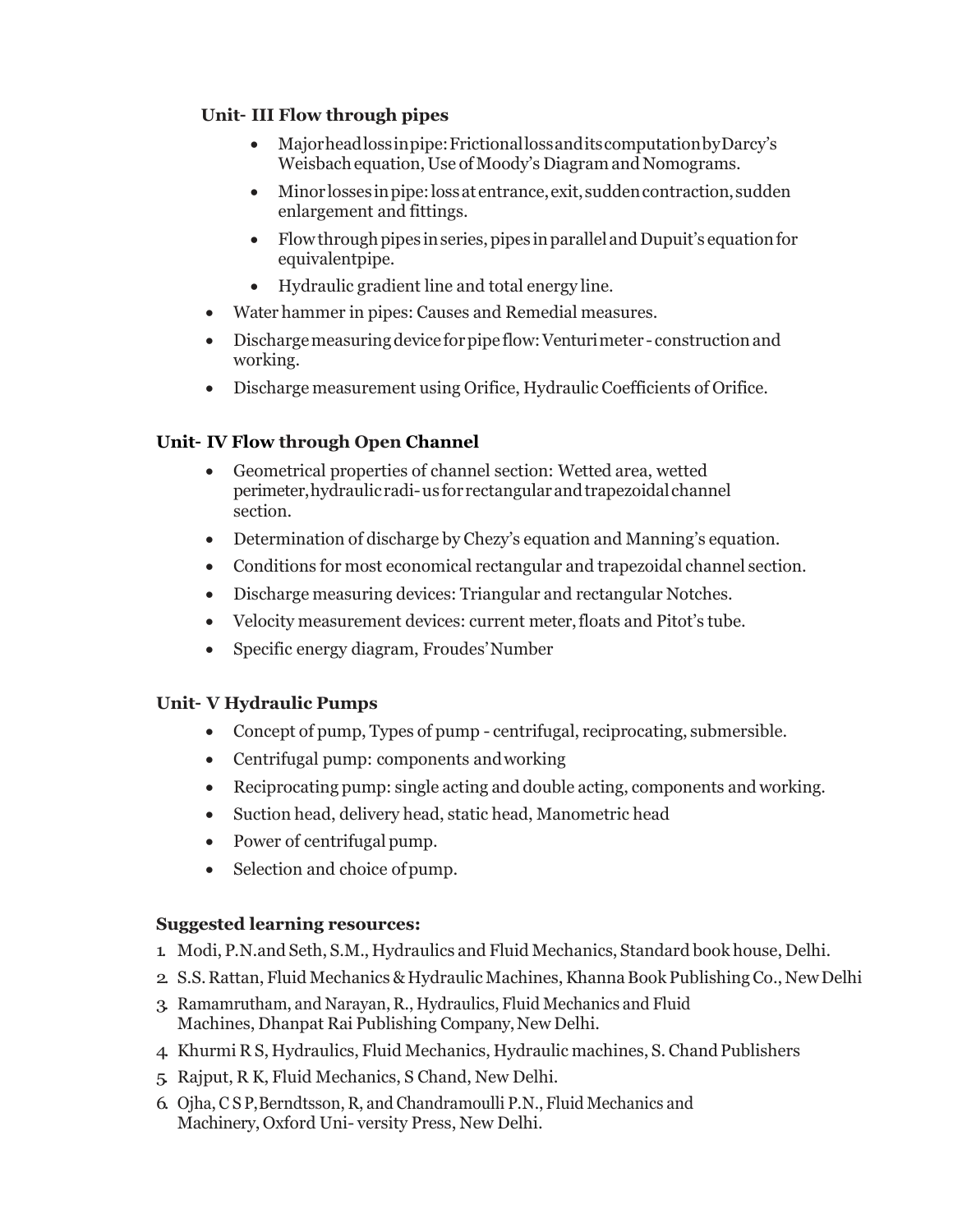#### **Course outcomes:**

After competing this course, student will be able to:

- Measure pressure and determine total hydrostatic pressure for different conditions.
- Understand various parameters associated with fluidflow
- Determineheadlossoffluidflowthroughpipes.
- Findthefluidflowparameters inopenchannels.
- Select relevant hydraulic pumps for different applications.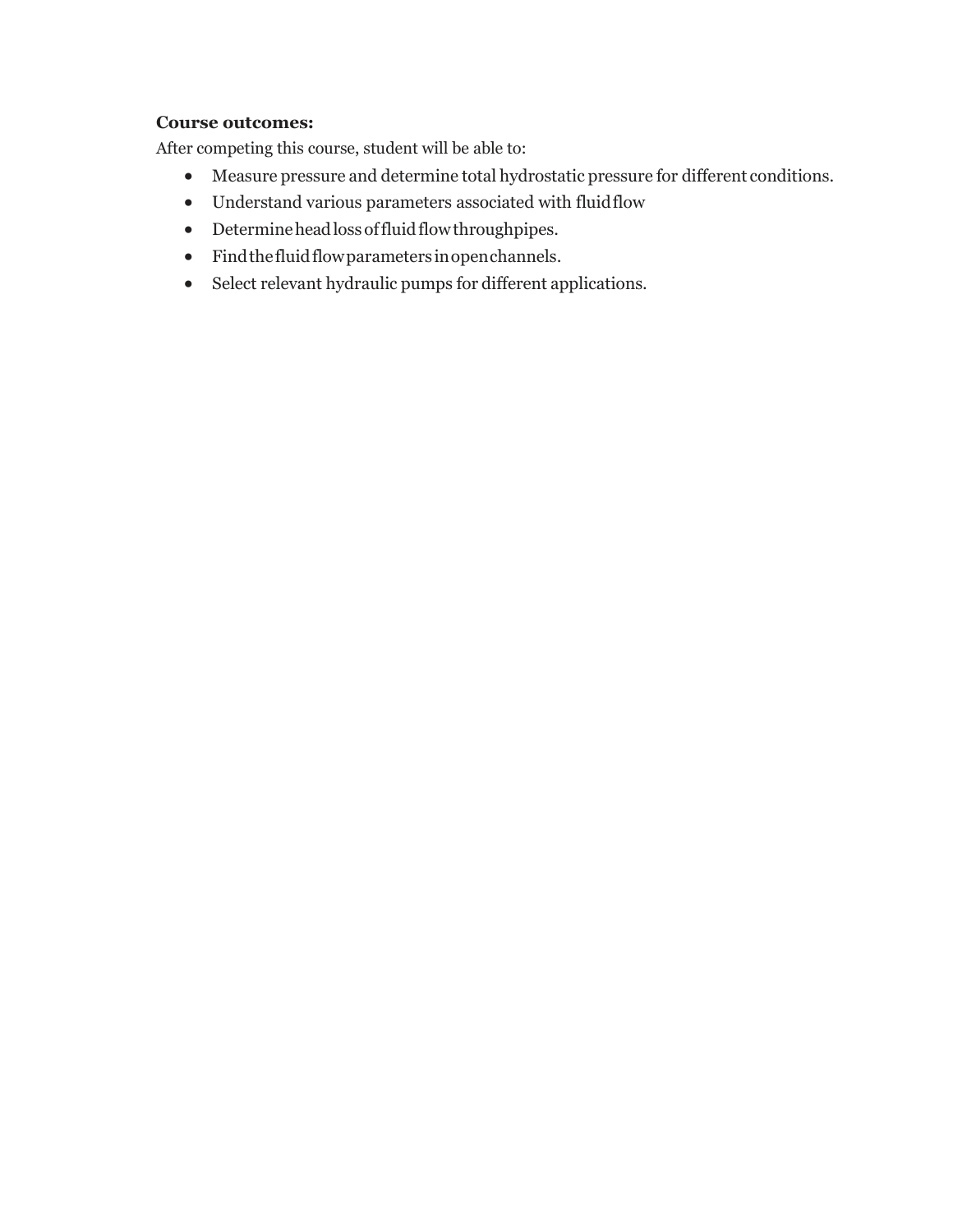| Course Code            | <b>PCE-411</b>     |
|------------------------|--------------------|
| Course Title           | Hydraulics Lab.    |
| Number of Credits      | (L: 0, T: 0, P: 2) |
| Prerequisites          | <b>NIL</b>         |
| <b>Course Category</b> | <sub>PC</sub>      |

# **Course Objectives:**

Following are the objectives of this course:

- Tounderstand parameters associated with fluid flow and hydrostatic pressure.
- Toknow head loss and water hammer in fluid flowing through pipes.
- Tolearn different types of pumps and their uses.

# **List of Practicals to be performed:**

| $\mathbf{1}$   | Use piezometer to measure pressure at a given point.                                                                                         |
|----------------|----------------------------------------------------------------------------------------------------------------------------------------------|
| $\overline{2}$ | Use Bourdon's Gauge to measure pressure at a given point.                                                                                    |
| 3              | Use U tube differential manometer to measure pressure difference between two given<br>points.                                                |
| 4              | Find the resultant pressure and its position for given situation of liquid in a tank.                                                        |
| 5              | Use Reynold's apparatus to determine type of flow.                                                                                           |
| 6              | Use Bernoulli's apparatus to apply Bernoulli's theorem to get total energy line for a flow in a<br>closed conduit of varying cross sections. |
| $\overline{7}$ | Use Friction factor Apparatus to determine friction factor for a given pipe.                                                                 |
| $\overline{8}$ | Determine minor losses in pipe fittings due to sudden contraction and sudden enlargement.                                                    |
| $\mathbf Q$    | Determine minor losses in pipe fitting due to Bend and Elbow.                                                                                |
| 10             | Calibrate Venturi meter to find out the discharge in a pipe.                                                                                 |
| 11             | Calibrate the Orifice to find out the discharge through a tank                                                                               |
| 12             | Use Current meter to measure the velocity of flow of water in open channel.                                                                  |
| 13             | Use Pitot tube to measure the velocity of flow of water in open channel.                                                                     |
| 14             | Use triangular notch to measure the discharge through open channel.                                                                          |
| 15             | Use Rectangular notch to measure the discharge through open channel.                                                                         |
| 16             | Determine the efficiency of centrifugal pump.                                                                                                |

# **Suggested learning resources:**

- 1. Modi,P.N.and Seth, S.M., Hydraulics and Fluid Mechanics, Standard bookhouse, Delhi.
- 2. S.S. Rattan, Fluid Mechanics and Hydraulic Machines, Khanna Publishing House, Delhi
- 3. Ramamrutham, and Narayan, R., Hydraulics, Fluid Mechanics and Fluid Machines, Dhanpat Rai Publishing Company, New Delhi.
- 4. Khurmi,R S, Hydraulics, Fluid Mechanics, Hydraulic machines, S Chand Publishers, New Del-hi.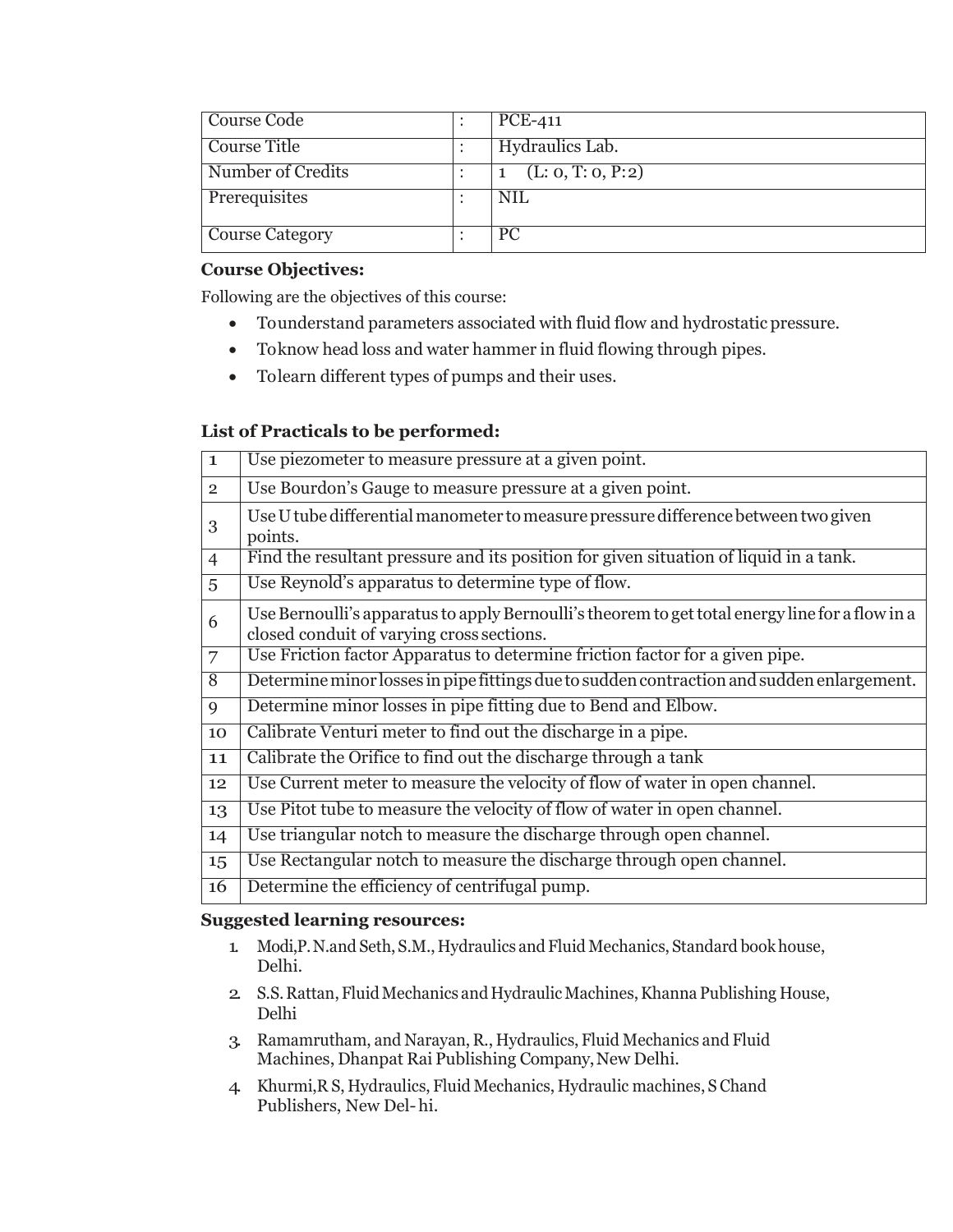- 5. Rajput, R K, Fluid Mechanics, S Chand, New Delhi.
- 6. Ojha,CSP,Berndtsson,R,andChandramoulliP.N.,FluidMechanicsand Machinery, Oxford

University Press, New Delhi.

# **Course outcomes:**

After competing this course, student will be able to:

- Measure pressure and determine total hydrostatic pressure for different conditions.
- Understand various parameters associated with fluidflow.
- Determineheadlossoffluidflowthroughpipes.
- Findthefluidflowparameters inopenchannels.
- Select relevant hydraulic pumps for different applications.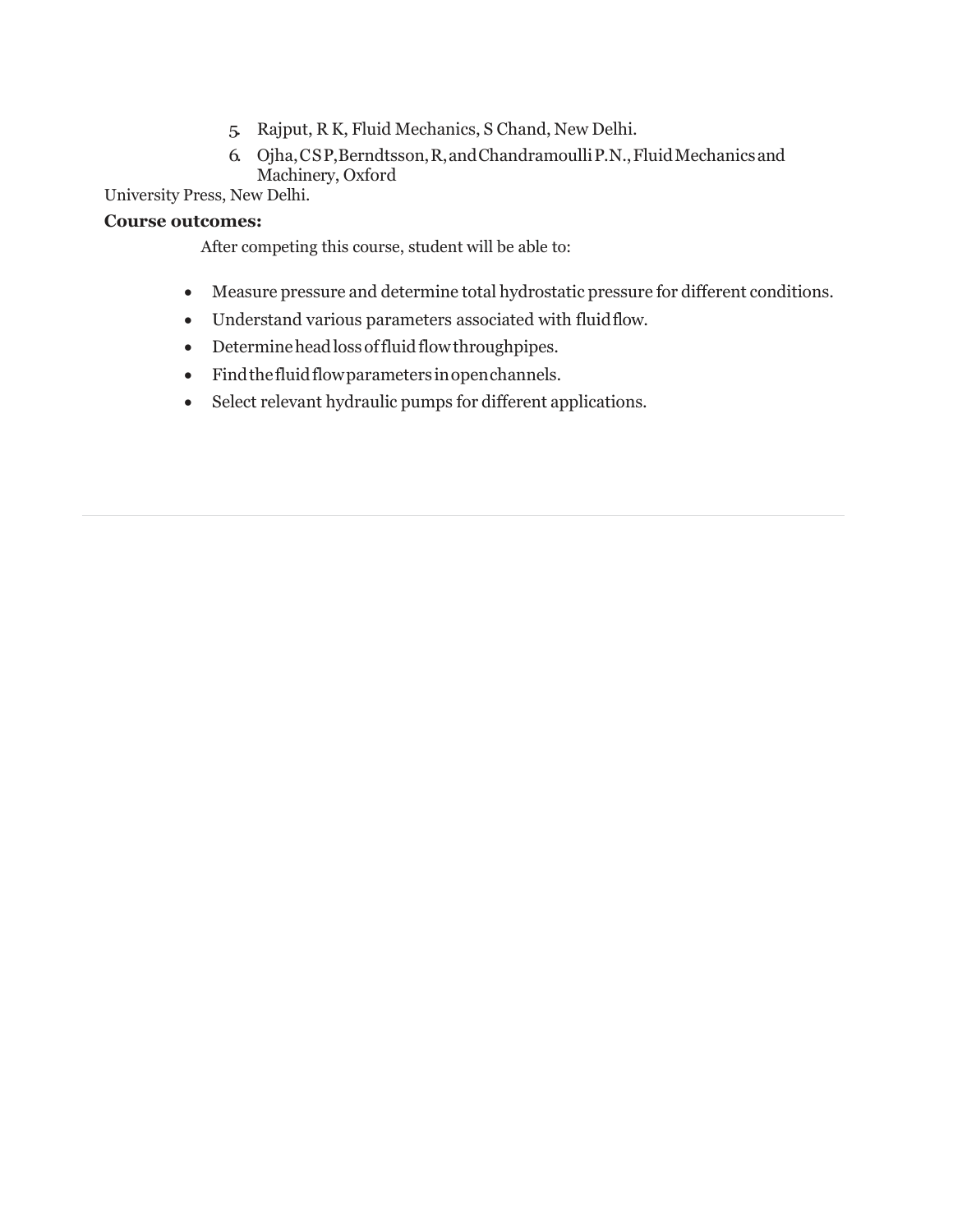| Course Code            |  | <b>PCE-403</b>                       |
|------------------------|--|--------------------------------------|
| <b>Course Title</b>    |  | <b>Building Planning and Drawing</b> |
| Number of Credits      |  | 1(L:1, T: 0, P: 0)                   |
| Prerequisites          |  | <b>NIL</b>                           |
| <b>Course Category</b> |  | <b>PC</b>                            |

#### **Course Objectives:**

Following are the objectives of this course:

- Tolearn basic principles of building planning and drawing.
	- Toknow graphical representation of various components of buildings.
	- Todraw complete plan and elevation of a building.
	- Tolearn basics of perspective drawings and Computer Aided Drawings.

# **Course Content:**

# **Unit – I Conventions and Symbols**

- Conventions as per IS 962, symbols for different materials such as earthwork, brickwork, stonework, concrete ,woodwork and glass.
- Graphical symbols for doors and windows, Abbreviations, symbols for sanitary and electrical installations.
- Typesoflines-visiblelines, centreline,hiddenline, sectionline,dimension line, extension line, pointers, arrow head or dots. Appropriate size of lettering and numerals for titles, sub-titles, notes and dimensions.
- Typesof scale-Monumental,Intimate,criteriaforProperSelectionofscale for various types ofdrawing.
- Sizes of various standard papers/sheets.
- Reading and interpreting readymade Architectural building drawing (To be procured from Architect, Planning Consultants, Planning Engineer).

# **Unit– II Planning of Building**

- Principles of planning for Residential and Public building- Aspect, Prospect, Orientation, Grouping, Privacy, Elegance, Flexibility, Circulation, Furniture requirements, Sanitation, Economy.
- Space requirement and norms for minimum dimension of different units in the residential and public buildings as per IS 962.
- Rules and bye-laws of sanctioning authorities for construction work.
- Plot area, built up area, super built up area, plinth area, carpet area, floor area and FAR(Floor Area Ratio).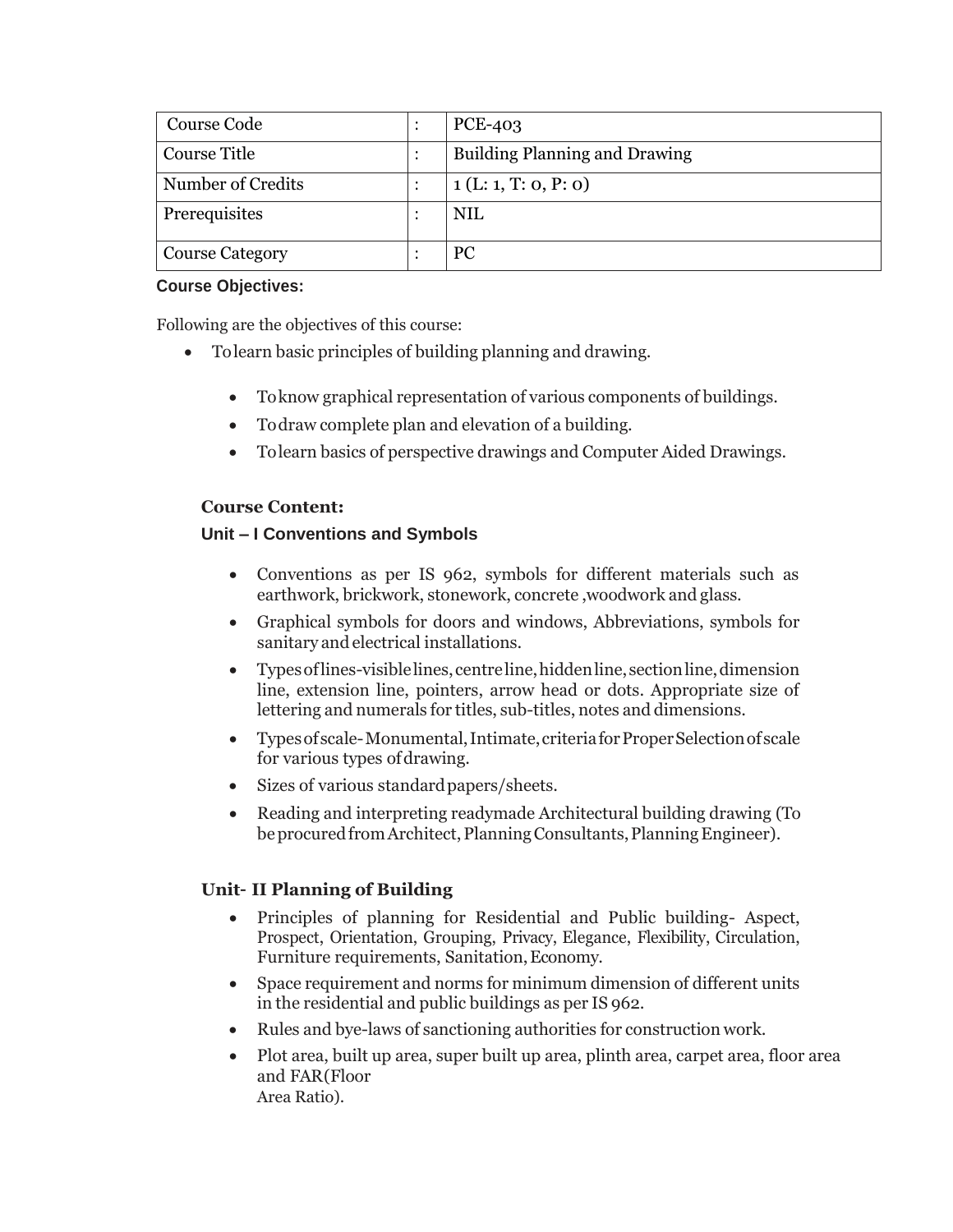- Line plans for residential building of minimum three rooms including water closet (WC), bath and staircase as per principles of planning.
- Line plans for public building-school building, primary health centre, restaurant, bank, post office, hostel, Function Hall and Library.

# **Unit– III Drawing of Load Bearing Structure**

- Drawing of Single storey Load Bearing residential building (2 BHK) with staircase.
- Data drawing –plan, elevation, section, site plan, schedule of openings, construction notes with specifications, area statement, Planning and design of staircase-Rise and Tread for res-idential and public building.
- Working drawing developed plan, elevation, section passing through staircase or WC andbath.
- Foundation plan of Load bearingstructure.

#### **Unit– IV Drawing of Framed Structure**

- Drawing of Twostoreyed Framed Structure  $(G+1)$ , residential building (2 BHK) with stair- case.
- Datadrawing–developedplan, elevation, section, siteplan, scheduleof openings, construction notes with specifications, area statement. Planning and design of staircase**-** Rise and Tread for residential and public building.
- Working drawing of Framed Structure developed plan, elevation, section passing through staircase or WC and bath.
- Foundation plan of Framed Structure.
- Details of RCC footing, Column, Beam, Chajjas, Lintel, Staircase and slab.
- Drawing with CAD- Draw commands, modify commands, layer commands.

#### **Unit– V Perspective Drawing**

- Definition, Types of perspective, terms used in perspective drawing, principles used in per- spectivedrawing
- TwoPoint Perspective of small objects only such as steps, monuments, pedestals.

#### **Suggested learning resources:**

- 1. Shah. M.G. Kale, CM, Patki, S.Y., Building Drawing, Mcgraw Hill Publishing company Ltd. New Delhi.
- 2. Malik and Mayo, Civil Engineering Drawing, Computech PublicationLtd New Asian Publish- ers, NewDelhi.
- 3. M. G. Shah and C. M. Kale, Principles of Perspective Drawing, Mcgraw Hill Publishingcompa- ny Ltd. NewDelhi.
- 4. Swamy,Kumara; Rao, N, Kameshwara, A ., Building Planning and Drawing, Charotar Publica- tion,Anand.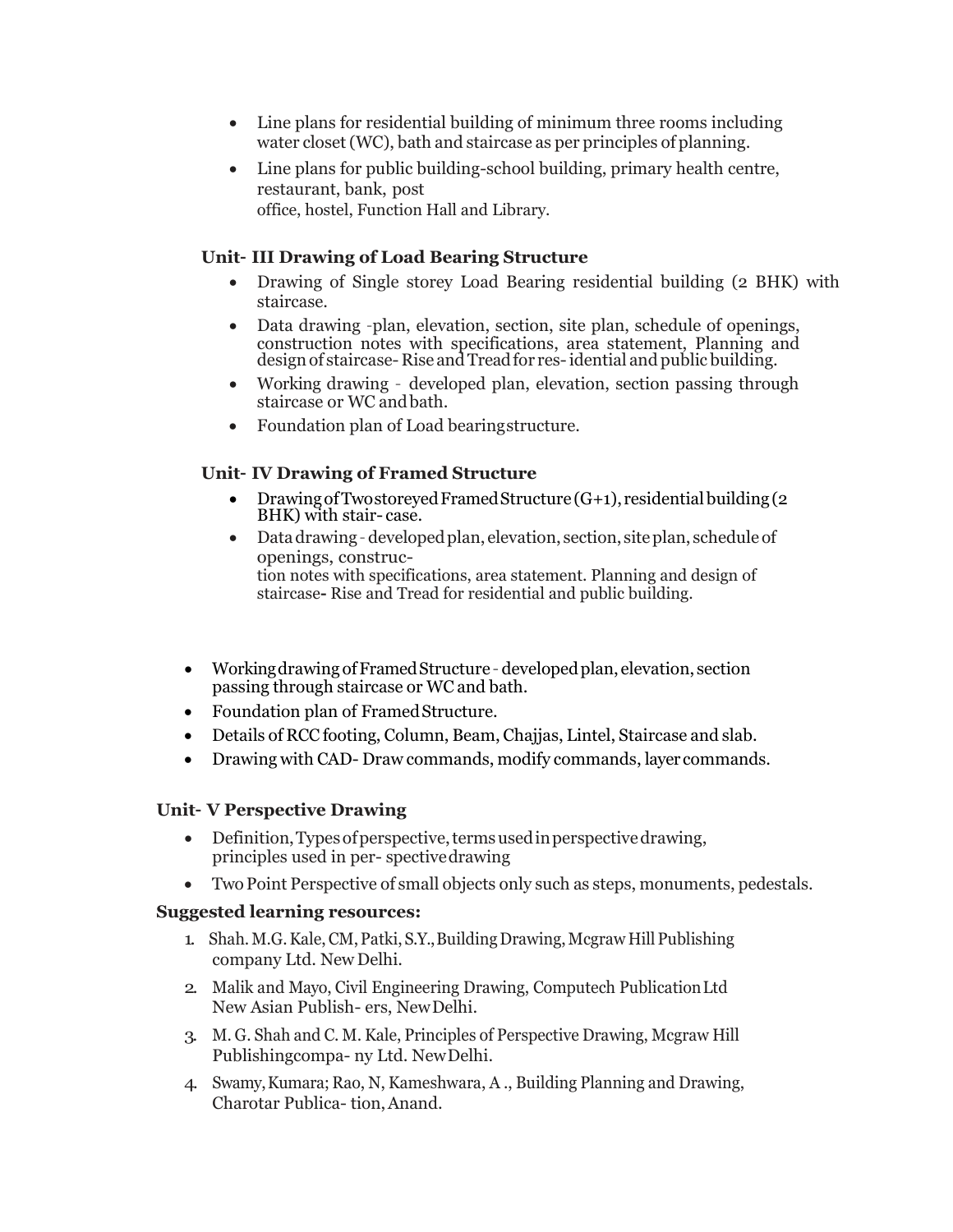- 5. Bhavikatti, S. S., BuildingConstruction,Vikas Publication House Pvt. Ltd.,NewDelhi.
- 6. Mantri, Sandip, A to Z Building Construction, Satya Prakashan, New Delhi.
- 7. Singh, Ajit, Working with Auto CAD 2000, Mcgraw Hill Publishing company Ltd. New Delhi.
- 8. Sane, Y.S.,Planning and design of Building, Allied Publishers, New Delhi.

#### **Course outcomes:**

After completing this course, student will be able to:

- 2. Interpret the symbols, signs and conventions from the givendrawing.
- 3. Prepare line plans of residential and public buildings using principles ofplanning.
- 4. Prepare submission and working drawing for the given requirement of Load Bearing Structure.
- 5. Prepare submission and working drawing using CAD for the given requirement of FramedStructure.
- 6. Draw two-point perspective drawing for given small objects.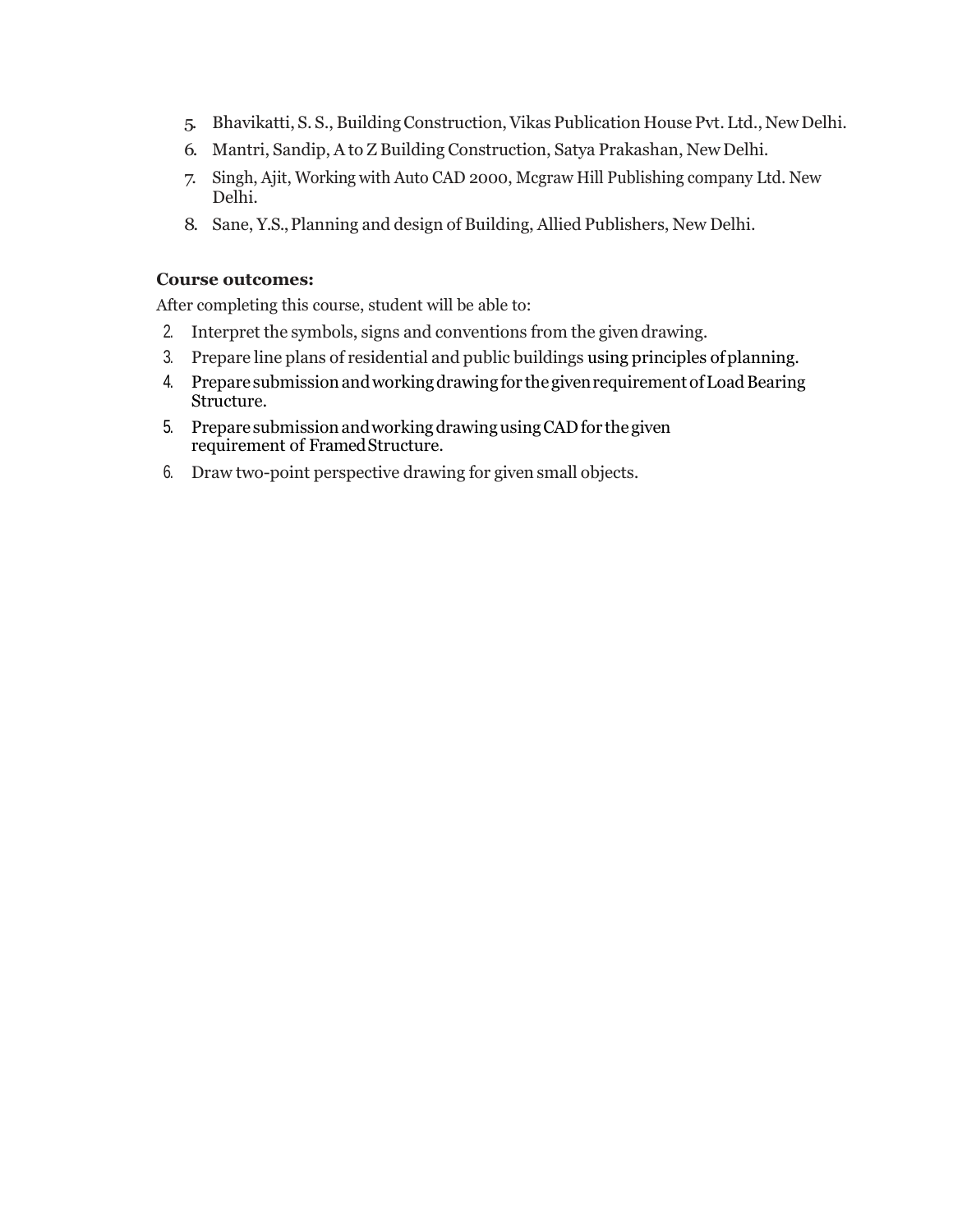| Course Code            | $PCE-413$                         |
|------------------------|-----------------------------------|
| Course Title           | Building Planning and Drawing Lab |
| Number of Credits      | 2(L: 0, T: 0, P: 4)               |
| Prerequisites          | NIL                               |
| <b>Course Category</b> | <sub>PC</sub>                     |

# **Course Objectives:**

Following are the objectives of this course:

- Tolearn the basic principles of building planning and drawing.
- Tomake graphical representation of various components of buildings.
- Todraw complete plan and elevation of a building.
- Tolearn basics of perspective drawings and Computer Aided Drawings.

# **List of Practicals/Drawings to be completed:**

|                |                | A. Sketch Book                                                                                                                                                                             |  |
|----------------|----------------|--------------------------------------------------------------------------------------------------------------------------------------------------------------------------------------------|--|
|                | 1              | Draw various types of lines, graphical symbols for materials, doors and windows, symbols for<br>sanitary, water supply and electrical installations and write abbreviations as per IS 962. |  |
|                | $\overline{2}$ | Writesummaryofobservations of all technical details from the given drawing (One/Two BHK)<br>obtained from the professional architect or civil engineer (Group activity in fourstudents)    |  |
| 3              |                | a) Measure the units of existing building (Load Bearing / Frame structure).                                                                                                                |  |
|                |                | b) Draw line plan of measured existing building at <b>serial no 3a</b> to the suitable scale.                                                                                              |  |
| $\overline{4}$ |                | Draw line plan to suitable scale (Minimum 1BHK, staircase, WC and Bathroom)                                                                                                                |  |
|                |                | a) Residential Bunglows (Minimum three plans)                                                                                                                                              |  |
|                |                | b) Apartment (Minimum two plans)                                                                                                                                                           |  |
| 5              | Library).      | Draw line plans to suitable scale for any Five Public Buildings from the following (School<br>Building, Primary Health Centre, Bank, Post Office, Hostel, Restaurant, Community Hall and   |  |
| $\overline{6}$ |                | Draw the following plans for a Framed Structure (One/Two BHK) from given line plan.                                                                                                        |  |
|                |                | a. Developed plan, Elevation                                                                                                                                                               |  |
|                |                | b. Section for above developed plan.                                                                                                                                                       |  |
|                |                | c. Site plan for above drawings including area statement, schedule of opening and construc-<br>tion notes.                                                                                 |  |
|                |                | <b>B. Full Imperial Size Sheet (A1)</b>                                                                                                                                                    |  |
| $\mathbf{1}$   |                | Draw submission drawing to the scale 1:100 of a single storey load bearing residential build-<br>ing (2BHK) with flat Roof and staircase showing<br>a)Developed plan and elevation         |  |
|                |                | b) Section passing through Stair or W.C. and Bath                                                                                                                                          |  |
|                |                | c) Foundation plan and schedule of openings.                                                                                                                                               |  |
|                |                | d) Site plan (1:200), area statement, construction notes.                                                                                                                                  |  |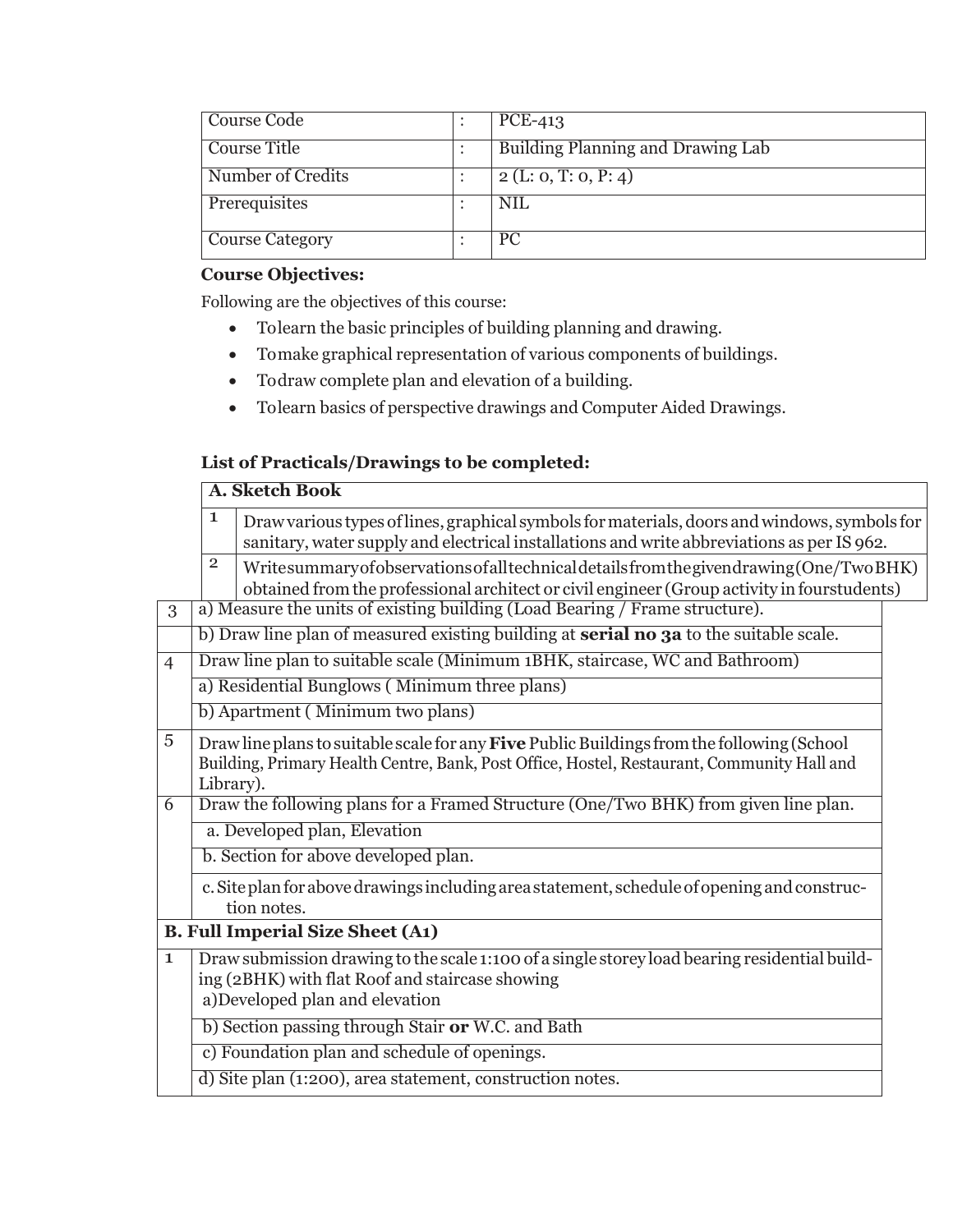| $\overline{2}$ | Draw submission drawing, to the scale of 1:100, of (G+1) Framed Structure Residential Build-<br>ing (2BHK) with Flat Roof and staircase showing:<br>a) Developed plan.<br>b) Elevation.<br>c) Section passing through Staircase, WC and Bath<br>d) Site plan (1:200) and area statement |
|----------------|-----------------------------------------------------------------------------------------------------------------------------------------------------------------------------------------------------------------------------------------------------------------------------------------|
|                | e) Schedule of openings and Construction Notes.                                                                                                                                                                                                                                         |
| 3              | Draw the above mentioned drawing at serial number (B-2) using CAD software and enclose<br>the print out.<br>a) Developed plan                                                                                                                                                           |
|                | b) Elevation.                                                                                                                                                                                                                                                                           |
|                | c) Section passing through Staircase, W.C. and Bath                                                                                                                                                                                                                                     |
|                | d) Foundation plan.                                                                                                                                                                                                                                                                     |
|                | e) Siteplan (1:200), area statement, Schedule of openings and<br>construction notes.                                                                                                                                                                                                    |
| $\overline{4}$ | Drawworking drawing for above mentioned drawing atserial number (B-2) showing: a) Foun-<br>dation plan to the scale1:50<br>b) Detailed enlarged section of RCC column and footing with plinth filling.                                                                                  |
|                | c) Detailed enlarged section of RCC Beam, Lintel and Chajjas.                                                                                                                                                                                                                           |
|                | d) Detailed enlarged section of RCC staircase and slab.                                                                                                                                                                                                                                 |
| 5              | Draw two point perspective drawing of small objects - steps, monuments, pedestals (any one)<br>scale 1:50                                                                                                                                                                               |
|                | a) Draw plan, elevation, eye level, picture plane and vanishing points                                                                                                                                                                                                                  |
|                | b) Draw perspective view.                                                                                                                                                                                                                                                               |

#### **Suggested learning resources:**

- 1. Shah.M.G.Kale,CM,Patki,S.Y.,BuildingDrawing,McgrawHillPublishing
- 2. Malik and Mayo, Civil Engineering Drawing, Computech Publication Ltd
- 3. M. G. Shah and C. M. Kale, Principles of Perspective Drawing, McgrawHill
- 4. Swamy,Kumara; Rao, N, Kameshwara, A ., Building Planning and Drawing, Charotar Publica- tion,Anand.
- 5. Bhavikatti, S. S., Building Construction, Vikas Publication House Pvt. Ltd.,Delhi.
- 6. Mantri, Sandip, A to Z Building Construction, Satya Prakashan, New Delhi.
- 7. Singh, Ajit, Working with Auto CAD 2000, Mcgraw Hill Publishing company Ltd.
- 8. Sane, Y.S.,Planning and design of Building, Allied Publishers, New Delhi.

# **Course outcomes:**

After completing this course, student will be able to:

- Interpret the symbols, signs and conventions from the given drawing.
- Prepareline plans of residential and public buildings using principles of planning.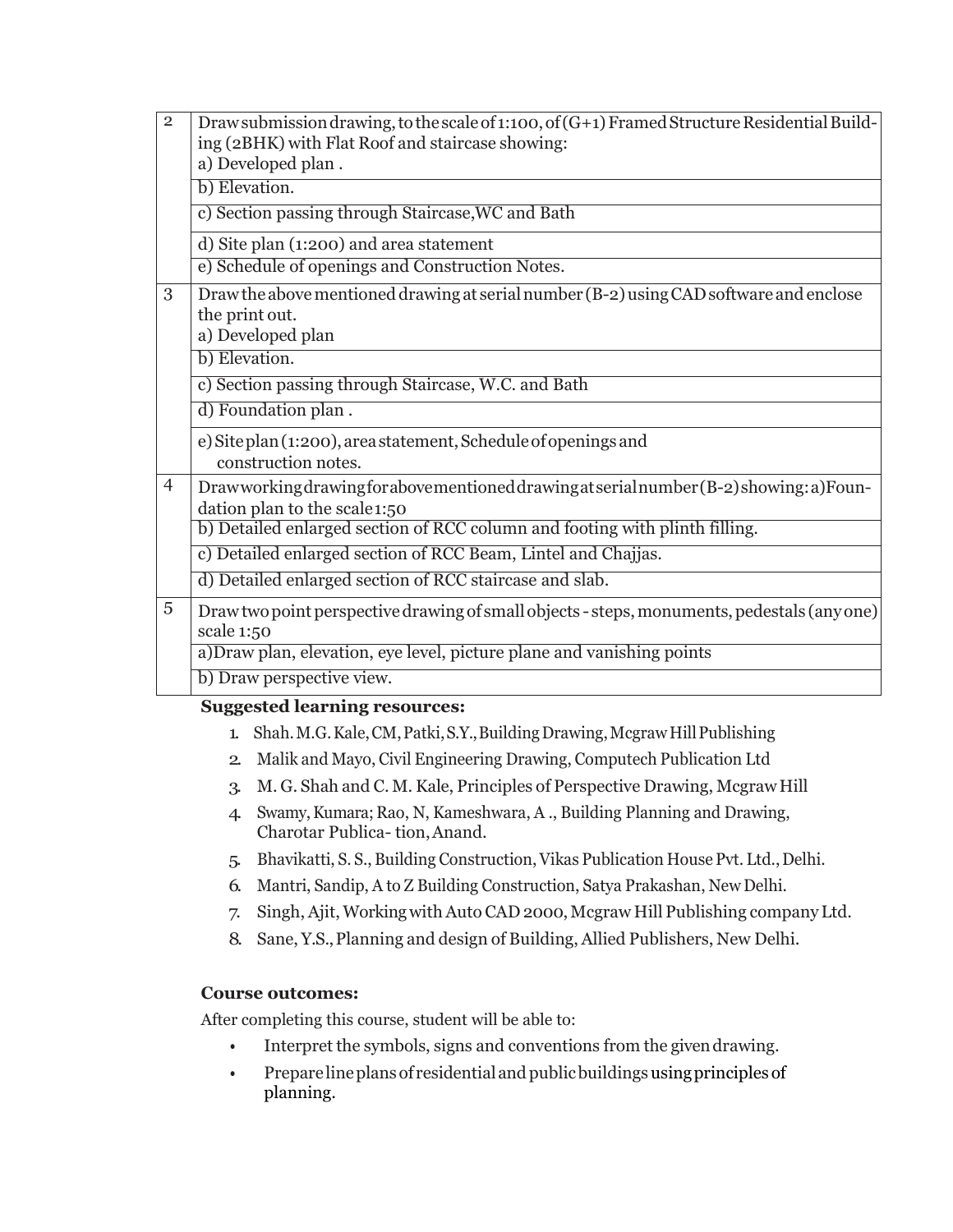- Prepare working drawing for the given requirement of Load Bearing Structure.
- PrepareworkingdrawingusingCADfor thegivenrequirementofFramed Structure.

• Draw two-point perspective drawing for given small objects.

| Course Code            |  | <b>PCE-404</b>                     |
|------------------------|--|------------------------------------|
| Course Title           |  | <b>Water Resources Engineering</b> |
| Number of Credits      |  | 2(L: 2, T: 0, P: 0)                |
| Prerequisites          |  | NIL                                |
| <b>Course Category</b> |  | PС                                 |

#### **Course Objectives:**

Following are the objectives of this course:

- To learn estimation of hydrologicalparameters.
	- Tounderstand water demand of crops and provisions to meet the same.
	- To know planning of reservoirs and dams.
	- Todesign irrigation projects, canals and other diversion works.

# **Course Content:**

# **Unit – I Introduction to Hydrology**

- Hydrology: Definition and Hydrological cycle
- Rain Gauge: Symons rain gauge, automatic rain gauge,
- Methods of calculating average rainfall: Arithmetic mean, Isohyetal, and Theissen polygon method.
- Runoff, Factors affecting Run off, Computation of run–off.
- Maximum Flood Discharge measurement: Rational and empirical methods, Simple numer- icalproblems.
- Yield and Dependable yield of a catchment, determination of dependable yield.

# **Unit– II Crop water requirement and Reservoir Planning**

- Irrigation and its classification.
- Crop Water requirement: Cropping seasons, Crop period, base period, Duty, Delta, CCA, GCA, intensity of irrigation, factors affecting duty, Problems on water requirement and ca- pacity of canal.
- Methods of application of irrigation water and its assessment.
- Surveys for irrigation project, data collection for irrigation project.
- Area capacity curve.
- Siltingof reservoir,Rateof silting,factorsaffectingsiltingandcontrol measures.
- Controllevels in reservoir, Simple numerical problems on Fixing Control levels.

# **Unit– III Dams and Spillways**

 Damsandits classification:EarthendamsandGravitydams(masonryand concrete).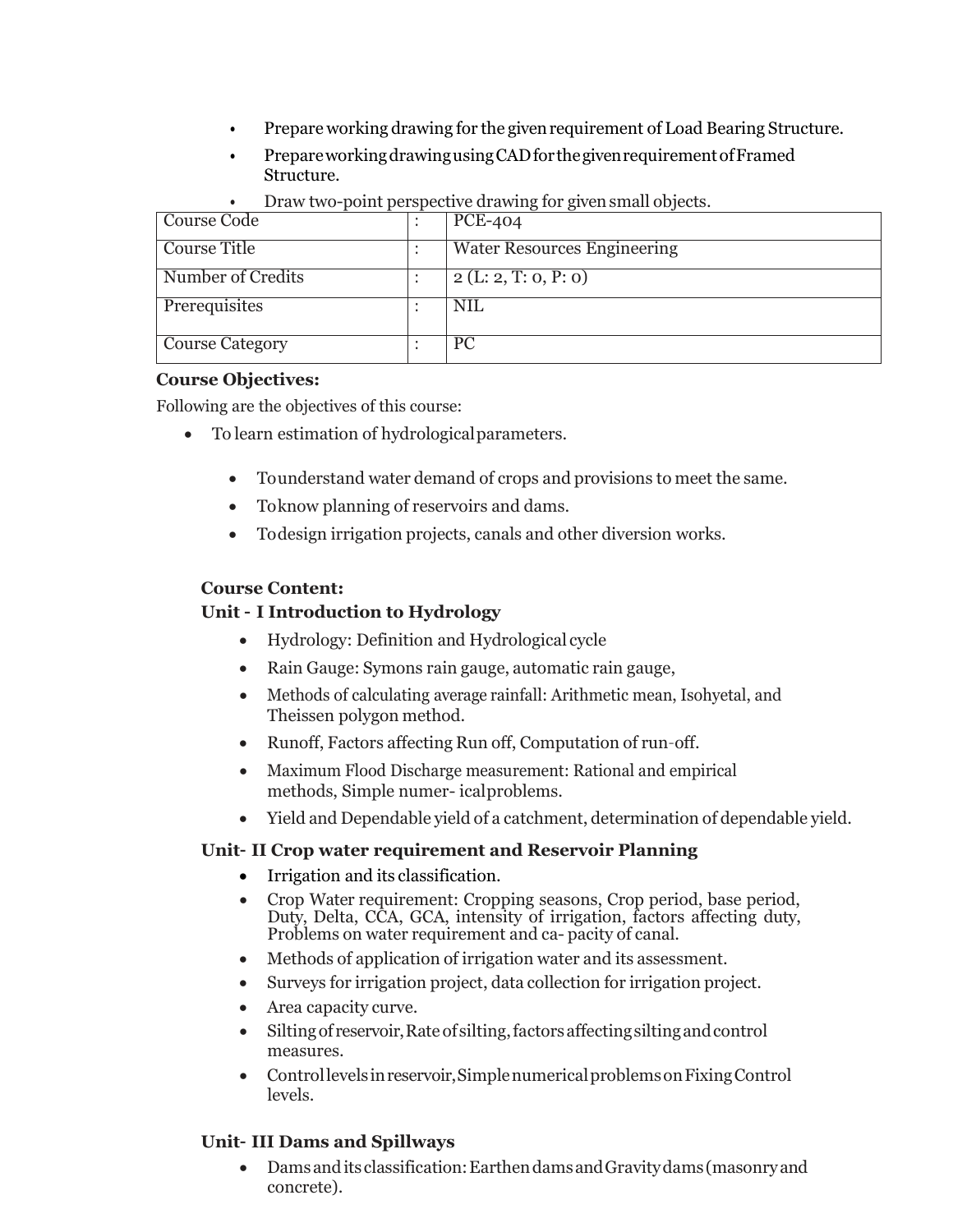- EarthenDams–Componentswithfunction,typicalcrosssection,seepage through embank- ment and foundation and its control.
- Methodsof constructionofearthendam,typesoffailureof earthendam and preventivemeasures.
- GravityDams–Forcesactingondam,Theoreticalandpracticalprofile,typical cross section,
	- drainage gallery, joints in gravity dam, concept of high dam and low dam.
- Spillways-Definition, function, location, types and components, Energy dissipaters.

#### **Unit– IV Minor and Micro Irrigation**

- Bandhara irrigation: Layout, components, construction and working, solid and open band-hara.
- Percolation Tanks Need, selection of site.
- Lift irrigation Scheme-Components and their functions, Lay out.
- Drip and Sprinkler Irrigation- Need, components and Layout.
- Wellirrigation: types and yield of wells, advantages and disadvantages of well irrigation.

#### **Unit– V Diversion Head Works & Canals**

Weirs – components, parts, types, K.T. weir – components and construction

- Diversion head works Layout, components and their function.
- Barrages components and their functions. Difference between weir and Barrage.
- Canals Classification according to alignment and position in the canal network, Cross sec- tion of canal in embankment and cutting, partial embankment and cutting, balancing depth, Design of most economical canal section.
- Canal lining Purpose, material used and its properties, advantages.
- Cross Drainage works- Aqueduct, siphon aqueduct, super passage, level crossing.
- Canal regulators- Head regulator, Cross regulator, Escape, Falls and Outlets

#### **Suggested learning resources:**

- 1. Punmia, B.C., Pande, B, Lal, Irrigation and Water Power Engineering, Laxmi Publications
- 2. Subramanayan, Engineering Hydrology, McGrawHill.
- 3. Mutreja K N, Applied Hydrology, McGraw Hill
- 4. Sharma, R.K. and Sharma, T.K.,Irrigation Engineering, S.Chand
- 5. Basak, N.N.,Irrigation Engineering, McGraw HillEducation
- 6. Asawa, G.L., Irrigation and water resource Engineering, New Age
- 7. Dahigaonkar,J.G.,Irrigation Engineering, Asian Book Pvt. Ltd., New Delhi.
- 8. Garg, S K, Irrigation and Hydraulic Structures, Khanna Publishers, Delhi.
- 9. Priyani V.B.,Irrigation Engineering, Charotar Book Stall, Anand.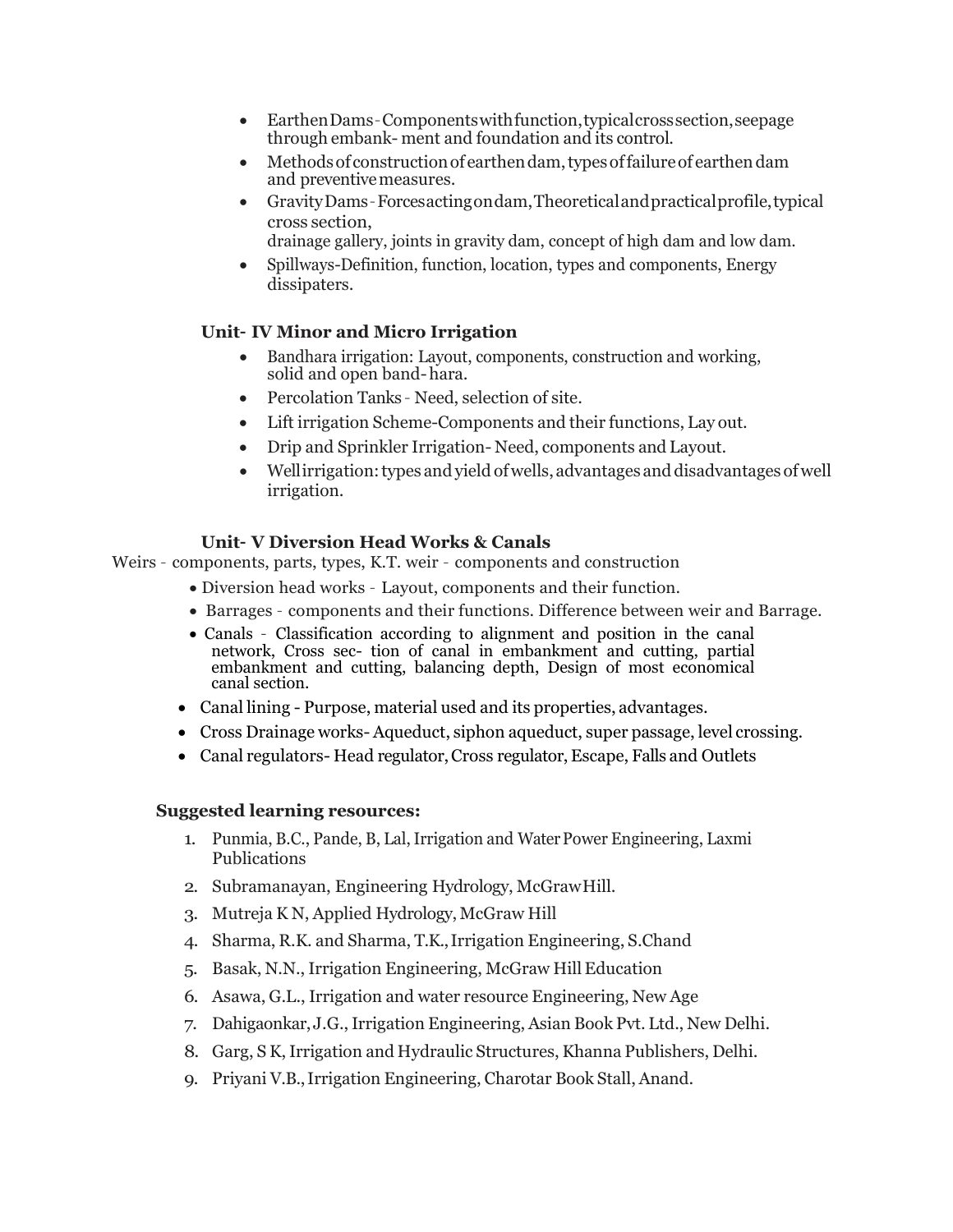#### **Course outcomes:**

After completing this course, student will be able to:

- Estimate hydrological parameters.
- Estimate crop water requirements of a command area and capacity of canals.
- Execute Minor and Micro IrrigationSchemes.
- Select the relevant Cross Drainage works for the specific site conditions.

| Desigli, construct and manitalli simple imigation regulatory structures. |  |                                 |  |  |
|--------------------------------------------------------------------------|--|---------------------------------|--|--|
| Course Code                                                              |  | <b>PCE-414</b>                  |  |  |
|                                                                          |  |                                 |  |  |
| Course Title                                                             |  | Water Resources Engineering Lab |  |  |
|                                                                          |  |                                 |  |  |
| Number of Credits                                                        |  | 1(L: 0, T: 0, P: 2)             |  |  |
|                                                                          |  |                                 |  |  |
| Prerequisites                                                            |  | <b>NIL</b>                      |  |  |
|                                                                          |  |                                 |  |  |
|                                                                          |  |                                 |  |  |
| <b>Course Category</b>                                                   |  | PC.                             |  |  |
|                                                                          |  |                                 |  |  |

Design, construct and maintain simple irrigation regulatory structures.

#### **Course Objectives:**

Following are the objectives of this course:

- To learn estimation ofhydrological parameters.
- Tounderstand water demand of crops and provisions to meet the same.
- Toknow planning of reservoirs and dams.
- Todesign irrigation projects, canals and other diversion works.

# **List of Practicals to be performed**

- Calculate average rainfall for the given area using arithmetic mean method.
- Calculate averagerainfallfor thegivenareausingisohyetal,Theissenpolygon method.
- Compute the yield of the Catchment area demarcated in **Sr.No.2**.
- Delineation of contributory area for the given outlet from the given topo-sheet.
- Estimate crop water requirement for the given data.
- Estimatecapacityofthecanalfor thegivendata.
- Calculate reservoir capacity from the givendata.
- Calculate control levels for the given data for a given reservoir.
- Draw a labeled sketch of the given masonry/earthen dam section.
- Draw the theoretical and practical profile of the given gravity dam section.
- Prepareapresentationonthetechnicaldetailsof anyonemicroorminor irrigation scheme.
- Prepare a model of any irrigation structure using suitable material.
- Prepare a maintenance report for any major/minor irrigation project site in the vicinity of
	- your area, based on field visit.
- Preparesummaryofthetechnicaldetailsofanyexistingwater resource project in the vicin- ity of your area.
- Draw a labeled sketch of the given diversion head works and Cross Drainageworks.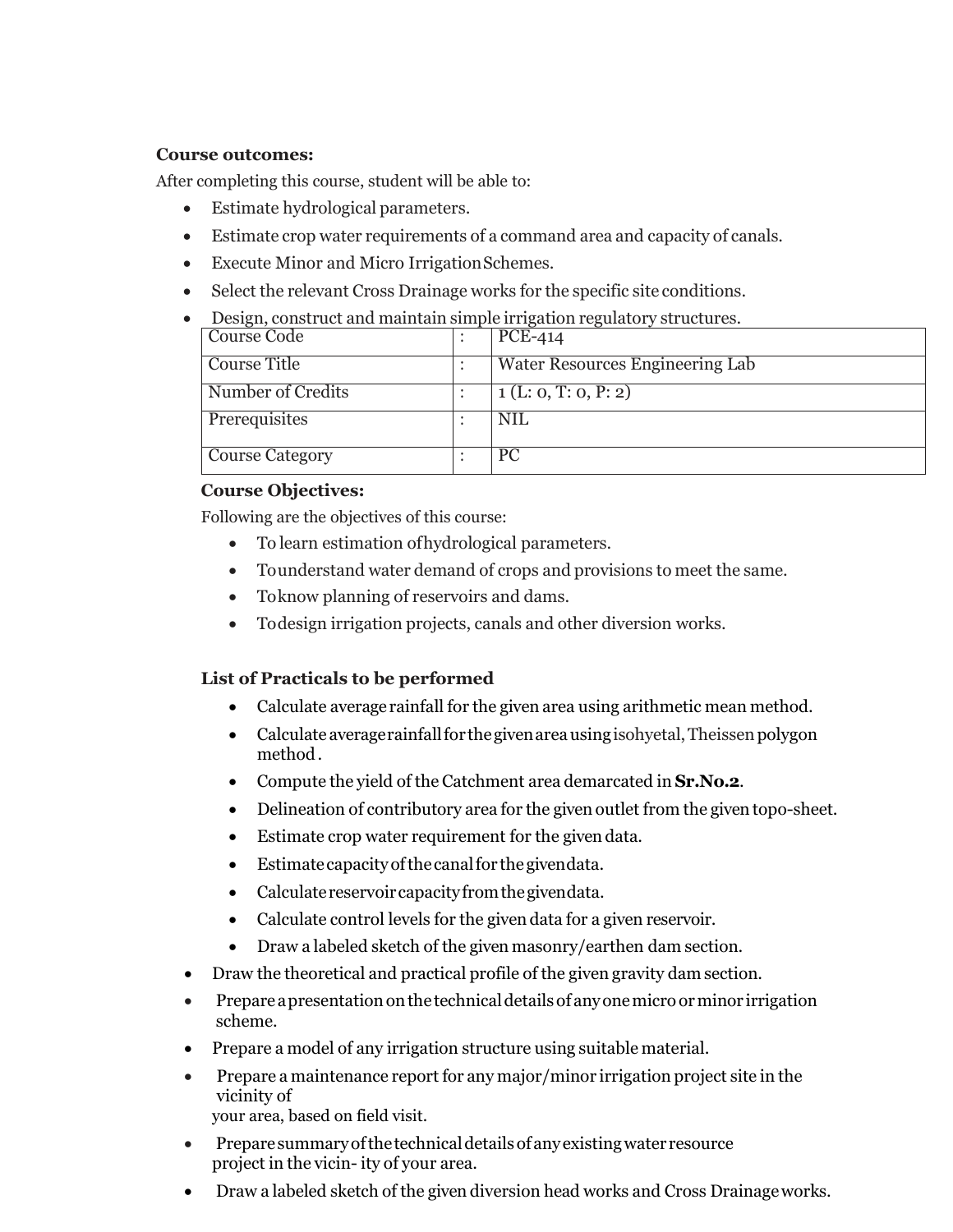• Design a canal section for the given conditions with estimation of the quantity of material required forlining.

# **Suggested learning resources:**

1. Punmia, B.C., Pande, B, Lal,Irrigation and water power engineering, Laxmi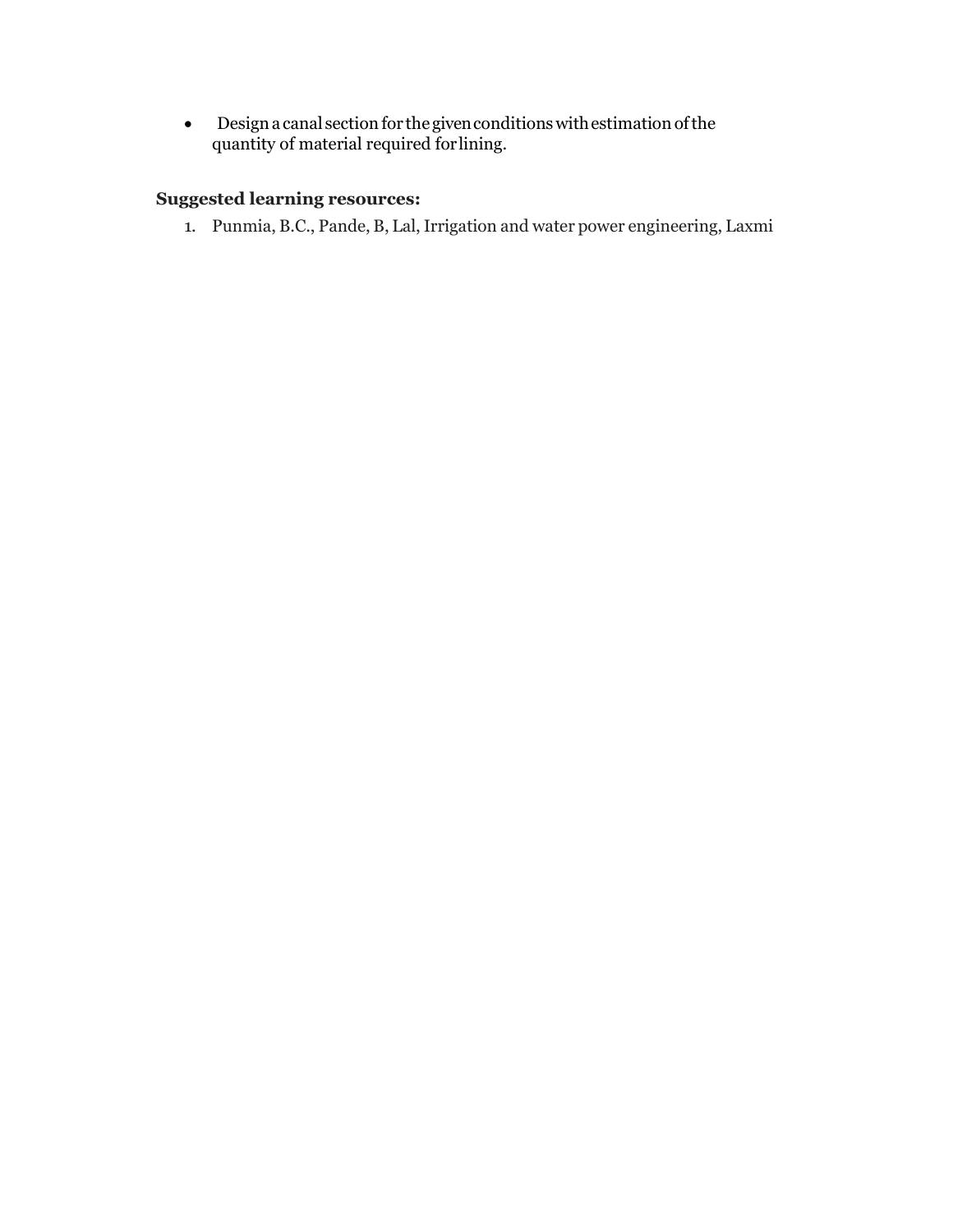Publications

- 2. Subramanayan, Engineering Hydrology, McGrawHill.
- 3. Mutreja K N, Applied Hydrology, McGraw Hill
- 4. Sharma, R.K. and Sharma, T.K.,Irrigation Engineering, S.Chand and Company
- 5. Basak, N.N.,Irrigation Engineering, McGraw Hill Education India Pvt.Ltd.
- 6. Asawa, G.L.,Irrigation and water resource Engineering, New Age International(P)
- 7. Dahigaonkar,J.G.,Irrigation Engineering, Asian Book Pvt. Ltd., New Delhi.
- 8. Garg, S K, Irrigation and Hydraulic structures, Khanna Publishers, Delhi.
- 9. Priyani V.B.,Irrigation Engineering, Charotar Book Stall, Anand.

# **Course outcomes:**

After completing this course, student will be able to:

- Estimate hydrological parameters.
- Estimate crop water requirements of a command area and capacity of canals.
- Execute Minor and Micro IrrigationSchemes.
- Select relevant Cross Drainage works for the specific site conditions.
- Design, construct and maintain simple irrigation regulatory structures.
- $\bullet$

| Course Code            |  | <b>PCE-405</b>                       |
|------------------------|--|--------------------------------------|
| <b>Course Title</b>    |  | <b>Transportation Engineering</b>    |
| Number of Credits      |  | (L: 2, T: 0, P: 0)<br>$\overline{2}$ |
| Prerequisites          |  | <b>NIL</b>                           |
| <b>Course Category</b> |  | PC                                   |

# **Course Objectives::**

Following are the objectives of this course:

- Toidentify the types of roads as per IRC recommendations.
- Tounderstand the geometrical design features of different highways.
- Toperform different tests on road materials.
- Toidentify the components of railwaytracks.

# **Course Content:**

# **Unit – I Overview of Highway Engineering**

- Roleoftransportationinthedevelopmentofnation,Scopeand Importanceof roads inIndia and its' Characteristics.
- Different modes of transportation land way, waterway, airway. Merits and demerits of roadway andrailway;
- General classification of roads.
- Selection and factors affecting road alignment.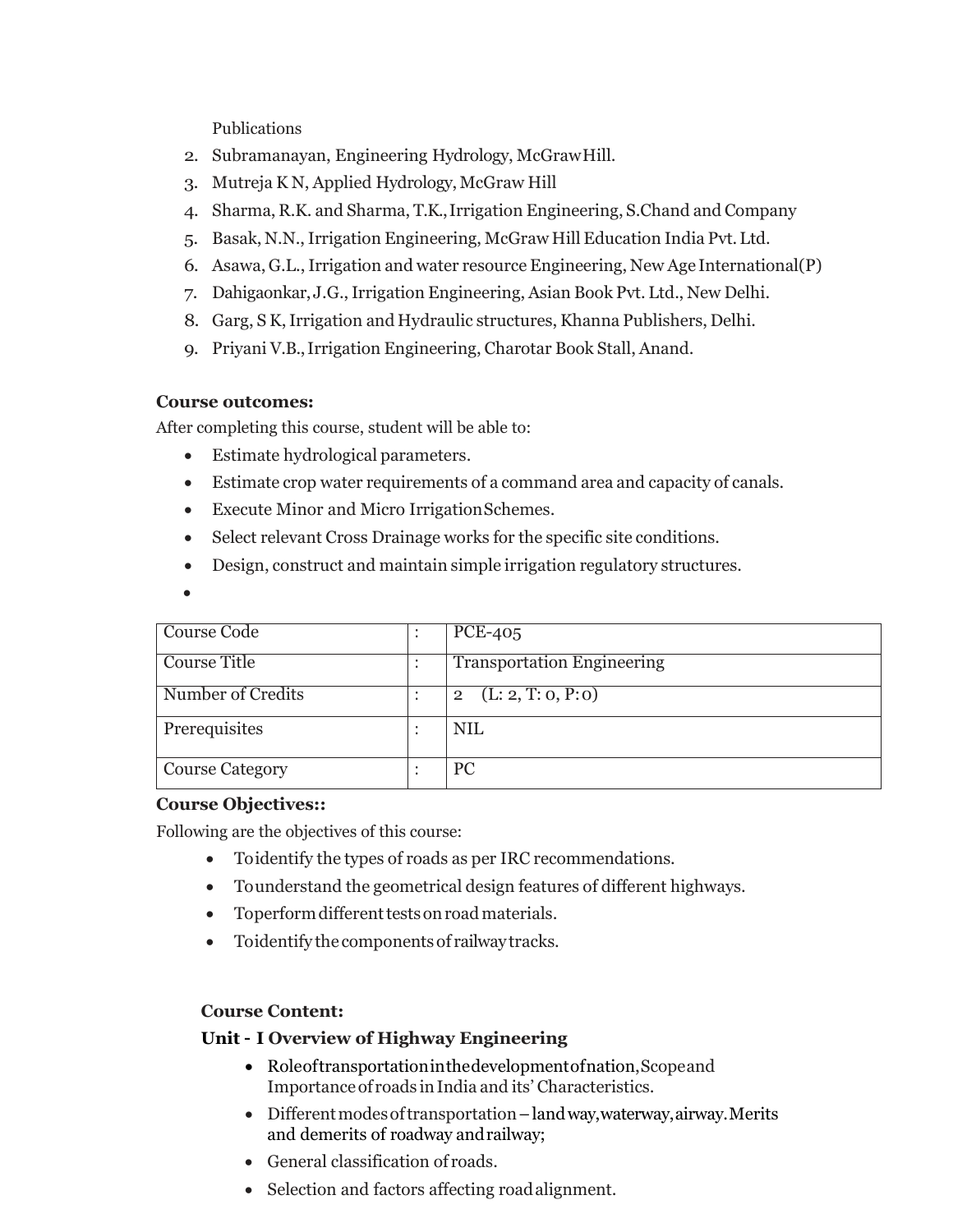#### **Unit– II Geometric Design of Highway**

- Camber: Definition, purpose, types as per IRC recommendations.
- Kerbs: Road margin, road formation, right of way.
- Design speed and various factors affecting design speed as per IRCrecommendations.
- Gradient: Definition, types as per IRC Recommendations.
- Sight distance (SSD): Definition, types IRC recommendations, simple numerical.
- Curves: Necessity, types: Horizontal, vertical curves.
- Extra widening of roads: numerical examples.
- Super elevation: Definition, formula for calculating minimum and maximum Superelevation and method of providing super-elevation.
- Standards cross-sections of national highway in embankment and cutting.

# **Unit– III Construction of Road Pavements**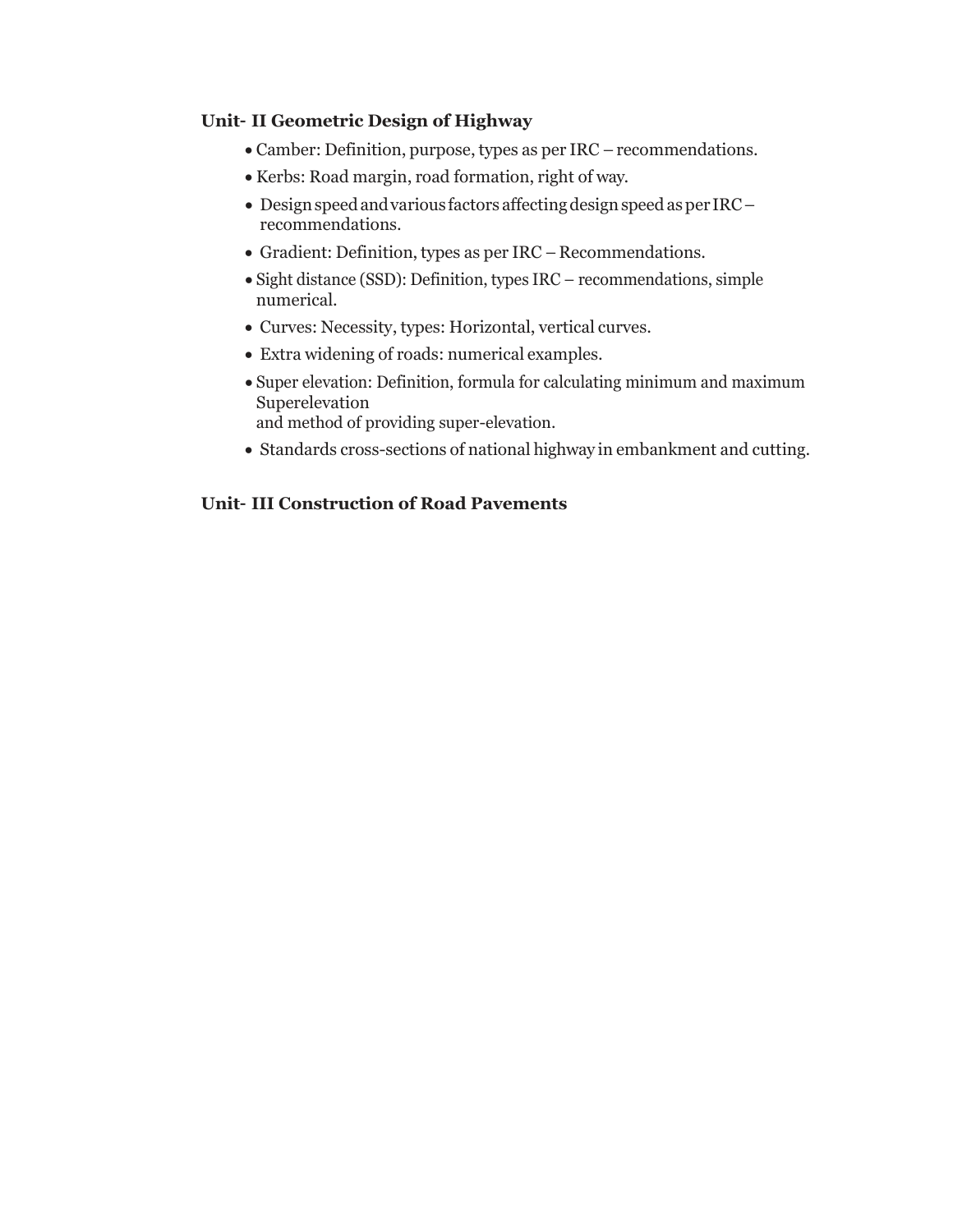- Types of road materials and their Tests Test on aggregates-Flakiness and Elongation In-dex tests, Angularity Number test, test on Bitumenpenetration, Ductility, Flash and Fire point test and Softening point test.
- Pavement Definition, Types, Structural Components of pavement and their functions
- Construction of WBM road. Merits and demerits of WBM & WMM road.
- Construction of Flexible pavement / Bituminous Road, Types of Bitumenanditsproper-ties,Emulsion,Cutback,Tar,TermsusedinBRprime coat, tack coat, seal coat, Merits and Demerits of BR.
- Cement concrete road -methods of construction, Alternate and Continuous Bay Method, Construction joints, filler and sealers, merits and demerits of concrete roads. Types of joints.

# **Unit– IV Basics of Railway Engineering**

- Classification of Indian Railways, zones of Indian Railways
- Permanent way: Ideal requirement, Components; Rail Gauge, types, factors affecting selec- tion of a gauge.
- Rail, Rail Joints requirements, types.
- Creep of rail: causes andprevention.
- Sleepers functions and Requirement, types concrete sleepers and their density
- Ballast function and types,suitability.
- Rail fixtures and fastenings fish plate, spikes, bolts, keys, bearing plates, chairs-types of anchors and anti-creepers.

#### **Unit– V Track geometrics, Construction and Maintenance**

- Alignment- Factors governing railalignment.
- Track Cross sections standard cross section of single and double line in cutting and em-bankment. Important terms-permanent land, formation width, sidedrains,
- RailwayTrack Geometrics: Gradient, curves- types and factors affecting, gradecompensa-tion,superelevation,limitsofSuperelevationoncurves, cant deficiency, negative cant, con-ing of wheel, tilting of rail.
- Branching of Tracks, Points and crossings, Turn out-types, components, functions and in-spection. Track junctions: crossovers, scissor cross over, diamond crossing, tracktriangle.
- Station -Purpose, requirement of railway station, important technical terms, types of rail- way station, factors affecting site selection for railway station.
- Station yard: Classification- Passenger, goods, locomotive and marshalling yards. Function & drawbacks of marshalling yards.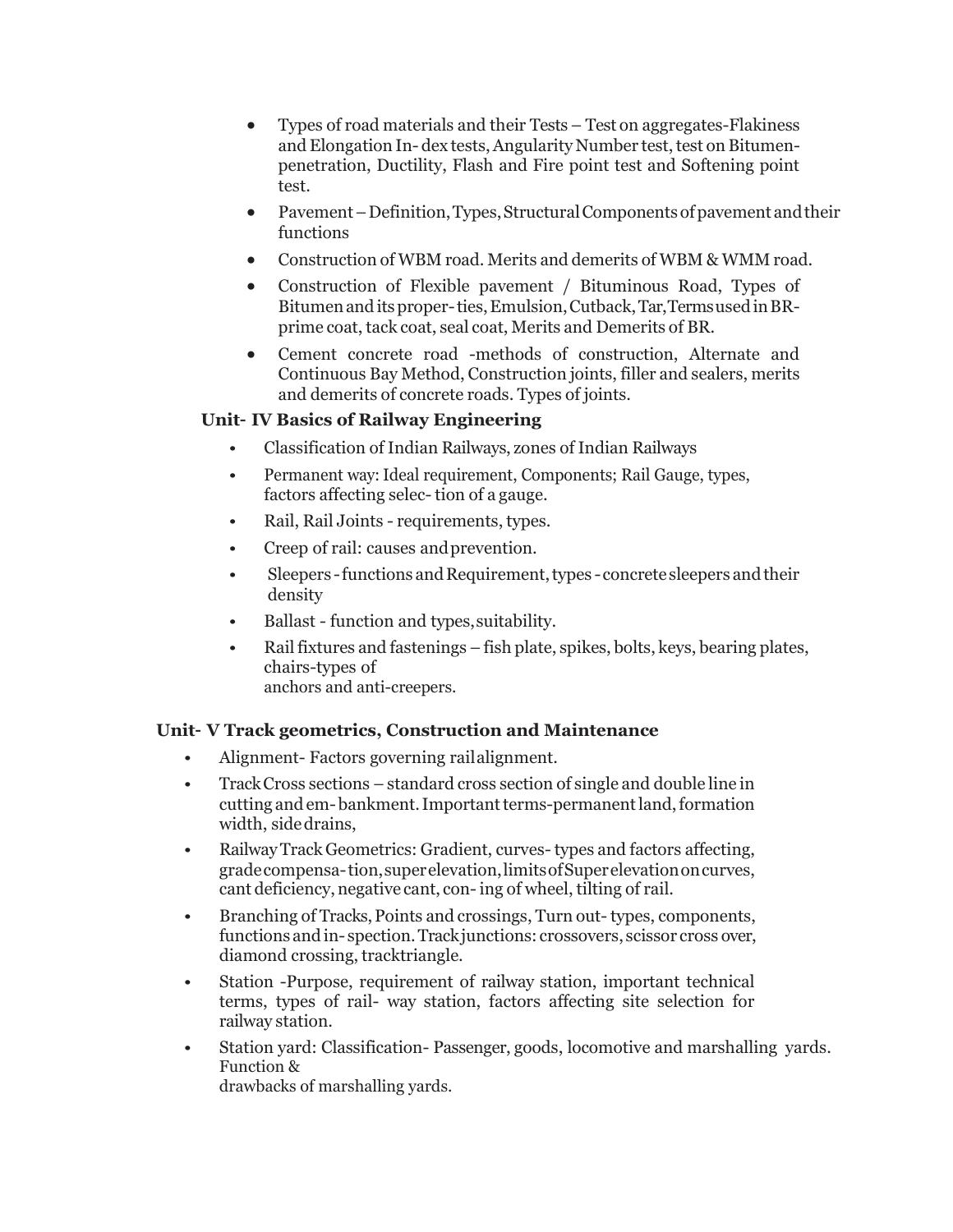• Track Maintenance- Necessity, Classification, Tools required for track maintenance with their functions, Organisation of track maintenance, Duties ofpermanent wayinspector,gang mate and key man.

#### **Suggested learning resources:**

- 2. L.R. Kadiyali, Transportation Engineering, Khanna Book Publishing Co., Delhi(ISBN: 978-93- 82609-858) Edition 2018
- 3. Khanna S.K., Justo, C E G and Veeraragavan,A., HighwayEngineering, Nem Chand and Broth- ers,Roorkee.
- 4. Arora, N. L., Transportation Engineering, Khanna Publishers, Delhi.
- 5. Saxena S C and Arora S P,A Textbookof RailwayEngineering, Dhanpat RaiPublication.
- 6. Birdi,Ahuja,Road,Railways,BridgeandTunnelEngg,StandardBookHouse,New Delhi.
- 7. Sharma, S.K., Principles, Practice and Design of HighwayEngineering,, S. Chand Publication, New Delhi.
- 8. Duggal, Ajay K. and Puri, V.P.,Laboratory Manual in Highway Engineering, New Age Interna-tional(P) Limited, Publishers, New Delhi.
- 9. Subramanian, K.P., Highway,Railway,Airport and Harbour Engineering, Scitech Publications, Hyderabad.

#### **Course outcomes:**

After completing this course, student will be able to:

- Identify the types of roads as per IRC recommendations.
- Implement the geometrical design features of different highways.
- Perform different tests on road materials.
- Identifythecomponentsof railwaytracks.
- Identify the defects in railwaytracks.

| Course Code            |  | $PCE-415$                             |
|------------------------|--|---------------------------------------|
| Course Title           |  | <b>Transportation Engineering Lab</b> |
| Number of Credits      |  | 1(L: 0, T: 0, P: 2)                   |
| Prerequisites          |  | <b>NIL</b>                            |
| <b>Course Category</b> |  | PC.                                   |

#### **Course Objectives:**

Following are the objectives of this course:

- Toidentify the types of roads as per IRC recommendations.
- Tounderstand the geometrical design features of different highways.
- Toperform different tests on road materials.
- Toidentify the components of railwaytracks.

#### **List of Practicals to be performed:**

| Drawthesketches showing standard cross sections of Expressways, Freeways, NH/SH,<br>MDR/ODR |
|---------------------------------------------------------------------------------------------|
| Flakiness and Elongation Index of aggregates.                                               |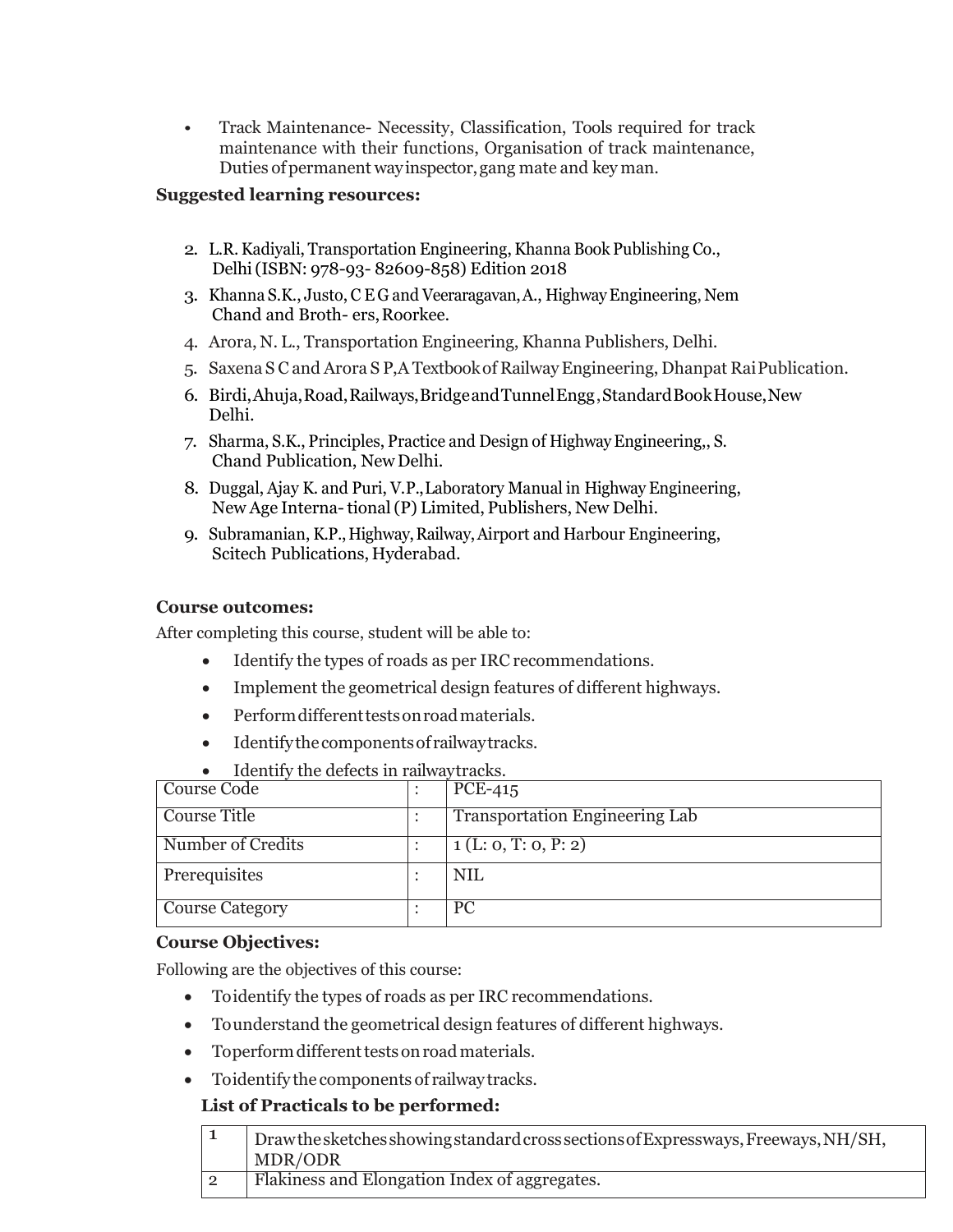| 3              | Angularity Number of aggregates.                                                                        |
|----------------|---------------------------------------------------------------------------------------------------------|
| $\overline{4}$ | Aggregate impact test                                                                                   |
| 5              | Los Angeles Abrasion test                                                                               |
| $\overline{6}$ | Aggregate crushing test                                                                                 |
| $\overline{7}$ | Softening point test of bitumen.                                                                        |
| $\overline{8}$ | Penetration test of bitumen.                                                                            |
| 9              | Flash and Fire Point test of bitumen.                                                                   |
| 10             | Ductility test of Bitumen.                                                                              |
| 11             | Visit the constructed road for visual inspection to identify defects and suggest remedial mea-          |
|                | sures.                                                                                                  |
| 12             | Prepare the photographic report containing details for experiment No. 11.                               |
| 13             | Visit the hill road constructed site to understand its components.                                      |
| 14             | Prepare the photographic report containing details for experiment No. 13                                |
| 15             | Visit the road of any one type (flexible or rigid) to know the drainage condition.                      |
| 16             | Prepare the photographic report suggesting possible repairs and maintenance for experi-<br>ment No. 15. |
| 17             | Visit to railway track for visual inspection of fixtures, fasteners and yards.                          |
| 18             | Prepare the photographic report containing details for experiment No. 17.                               |

# **Suggested learning resources:**

- 1. L.R. Kadiyali, Transportation Engineering, Khanna Book Publishing Co., New Delhi (ISBN: 978-93-82609-858) Edition 2018
- 2. Khanna S.K., Justo, C E G and Veeraragavan,A., HighwayEngineering, Nem Chand and Broth- ers,Roorkee.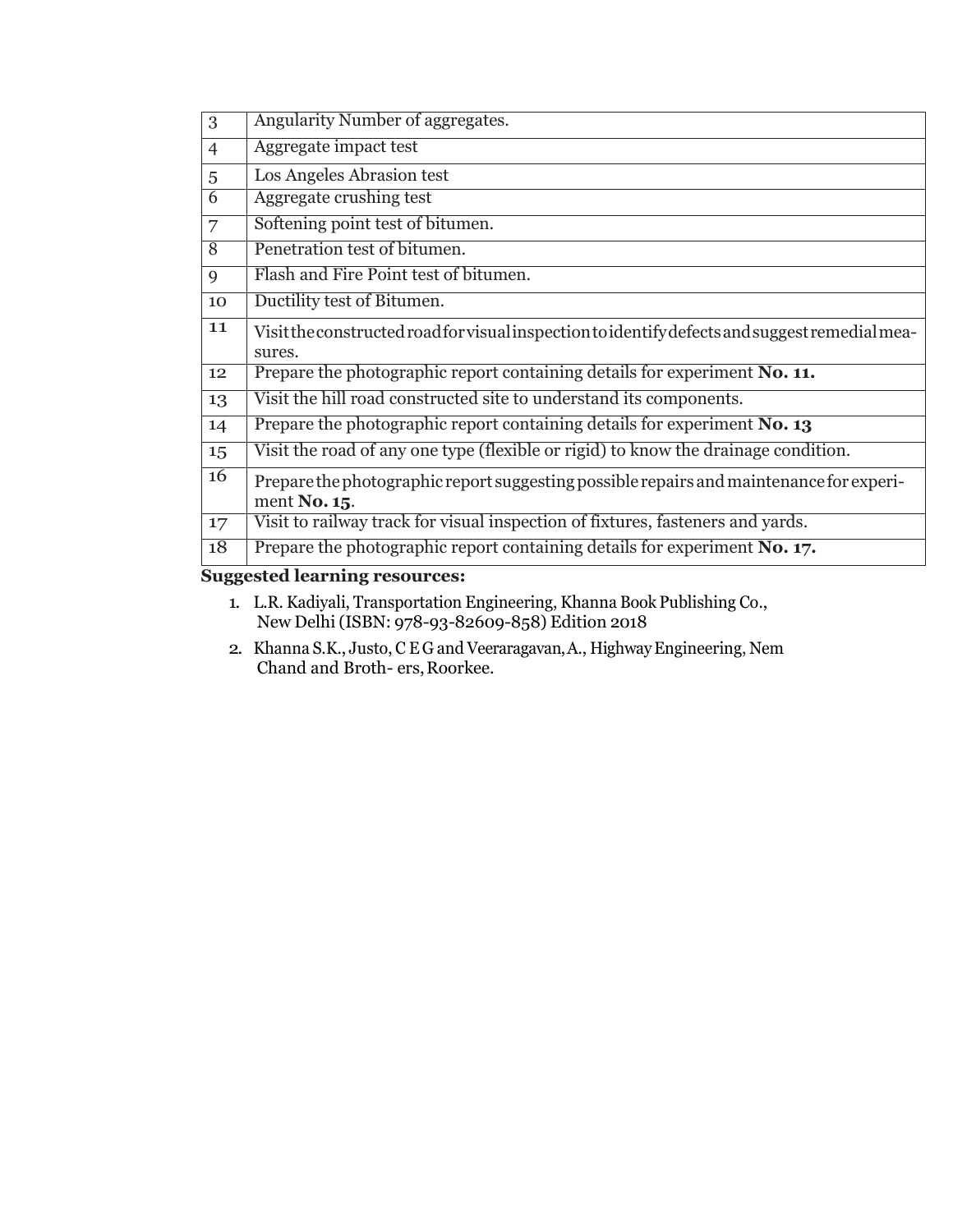- 3. Arora, N. L., Transportation Engineering, Khanna Publishers, Delhi.
- 4. SaxenaSCandAroraSP,ATextbookofRailwayEngineering,DhanpatRai Publication.
- 5. Birdi, Ahuja, Road, Railways, Bridge and Tunnel Engg , Standard Book House, Delhi.
- 6. Sharma, S.K., Principles,Practice and Design of HighwayEngineering,, S.Chand
- 7. Duggal, Ajay K. and Puri, V.P.,Laboratory Manual in HighwayEngineering, New Age Interna-tional(P) Limited, Publishers, New Delhi.
- 8. Subramanian, K.P., Highway,Railway,Airport and Harbour Engineering, Scitech Publications, Hyderabad.

#### **Course outcomes:**

After completing this course, student will be able to:

- Identify the types of roads as per IRC recommendations.
- Implement the geometrical design features of different highways.
- Perform different tests on road materials.
- Identify the components of railway tracks.
- Identify the defects in railwaytracks.

| $\bullet$              |  |                      |
|------------------------|--|----------------------|
| Course Code            |  | <b>PCE-406</b>       |
| <b>Course Title</b>    |  | Theory of structures |
| Number of Credits      |  | 2(L: 2, T: 0, P: 0)  |
| Prerequisites          |  | <b>NIL</b>           |
| <b>Course Category</b> |  | <b>PC</b>            |

#### **Course Objectives:**

Following are the objectives of this course:

- Tolearn concept of eccentric loading and stresses in vertical members like column, chim- neys,dam
- $\bullet$  To analyze beams using various methods like slope deflection, three moment, and moment distribution
- Tounderstand different methods of finding axial forces in trusses.

#### **Course Content**

#### **Unit – I Direct and Bending Stresses in vertical members**

- Introduction to axial and eccentric loads, eccentricity about one principal axis only, nature of stresses, Maximum and minimum stresses, resultant stresses and distributiondiagram.
- Condition for no tension or zero stress at extreme fiber, Limit of eccentricity, core of sectionfor rectangular and circular cross sections, Middle third rule.
- Chimneys of circular cross section subjected to wind pressure, Maximum and minimumstresses, resultant stresses and distribution diagram at base.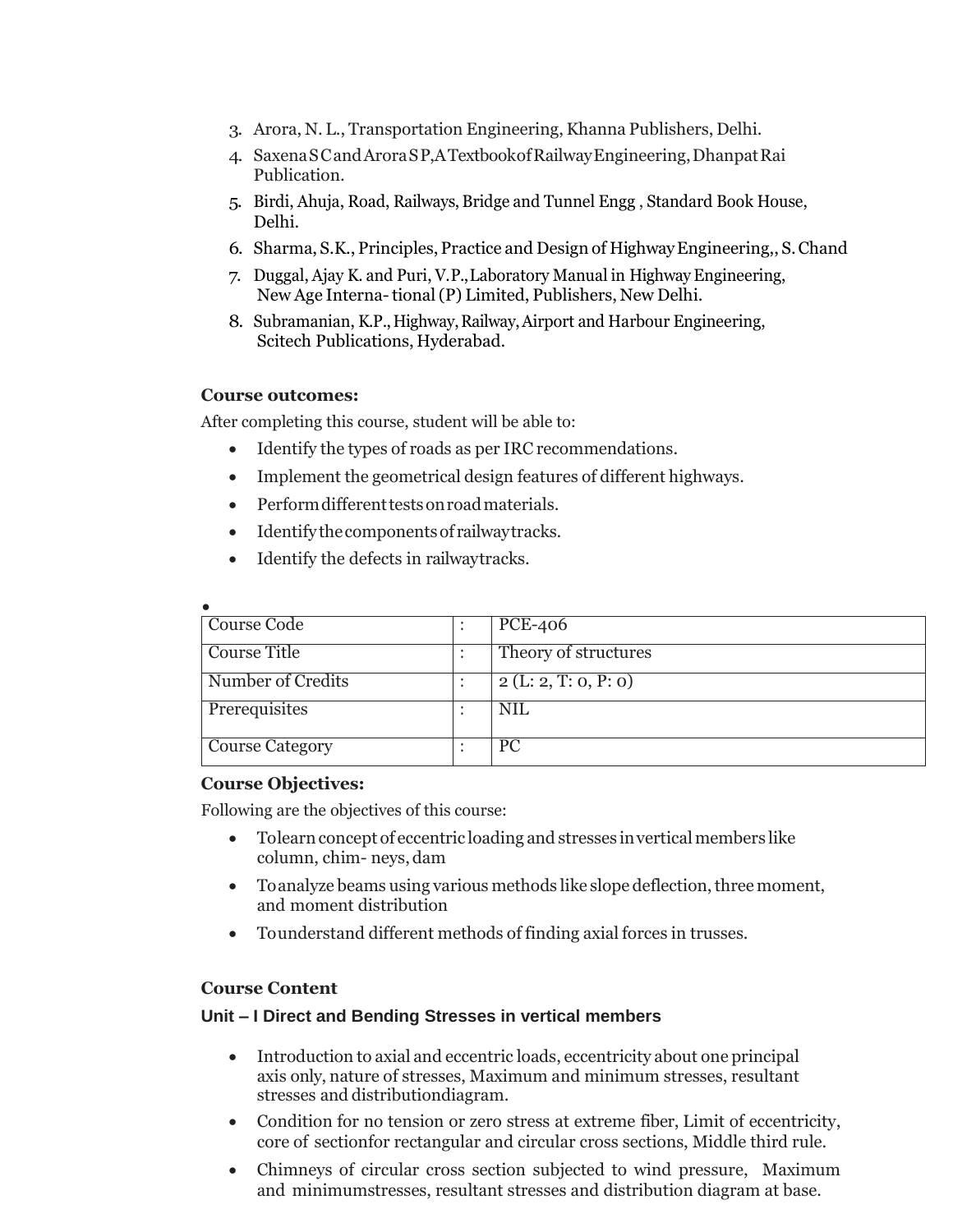Analysis of dams subjected to horizontal water pressure, conditions of stability, Maximum and minimum stresses, resultant stresses and distribution diagram at base.

# **Unit – II Slope and Deflection**

- Concept of slope and deflection, stiffness of beams, Relation among bending moment, slope, deflection and radius of curvature, (no derivation).
- Double integration method to find slope and deflection of cantilever and simply supportedbeams subjected to concentrated load and uniformly distributed load on entire span.
- Macaulay's method for slope and deflection, application to cantilever and simply supportedbeam subjected to concentrated and uniformly distributed load on entire span.

# **Unit- III Fixed and Continuous Beam**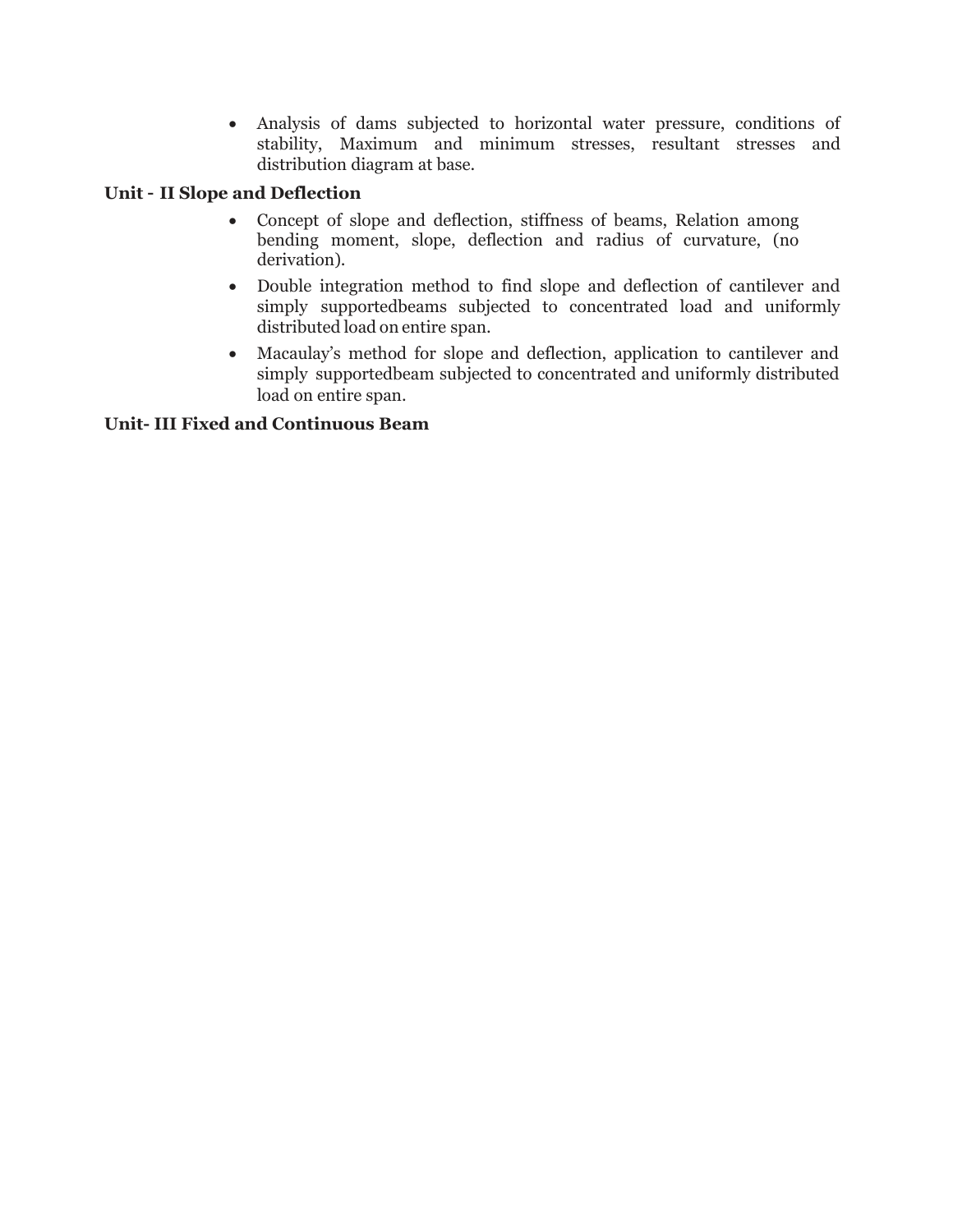- Concept of fixity, effect of fixity, advantages and disadvantages of fixed beam over simply supported beam.
- Principle of superposition, Fixed end moments from first principle for beam subjected to point load, UDL over entire span.
- Application of standard formulae in finding end moments, end reactions and drawing S.F.and B.M. diagrams for a fixed beam.
- Definition, effect of continuity, nature of moments induced due to continuity, concept of de-flected shape, practical examples.
- Clapeyron's theorem of three moment (no derivation), Application of Clapeyron's theorem maximum up to three spans and two unknown support moment only, Support at same level spans having same and uniform moment of inertia subjected to concentrated loads and uniformly distributed loads over entirespan.
- Drawing SF diagrams showing point of contraflexure, shear and BM diagrams showing net BM and point of contraflexure for continuous beams.

# **Unit– IV Moment distribution method**

- Introduction to moment distribution method, sign convention, Carry over factor, stiffness factor, distributionfactor.
- Application of moment distribution method to various types of continuous beams subjected to concentrated loads and uniformly distributed load over entire span having same or differ- ent moment of inertia, supports at same level, up to three spans and two unknown support moments only.
- Introduction to portal frames Symmetrical and unsymmetrical portal frames with the con- cept of Bays and stories.

# **Unit– V Simple trusses**

• Types of trusses (Simple, Fink, compound fink, French truss, pratt truss, Howe truss, North

light truss, King post and Queen post truss)

- Calculate support reactions for trusses subjected to point loads at joints
- Calculate forces in members of truss using Method of joints and Method of sections.

# **Suggested learning resources:**

- 2. Ramamrutham.S, Theory of structures, Dhanpatrai & Sons.
- 3. Khurmi,R.S.,TheoryofStructures S. Chand and Co., NewDelhi.
- 4. Bhavikatti, S S , Structural Analysis Vol-1, ,Vikas Publishing House Pvt Ltd.New Delhi.
- 5. Junnarkar,S. B. , Mechanics of structures,Volume-I and II Charotar Publishing House,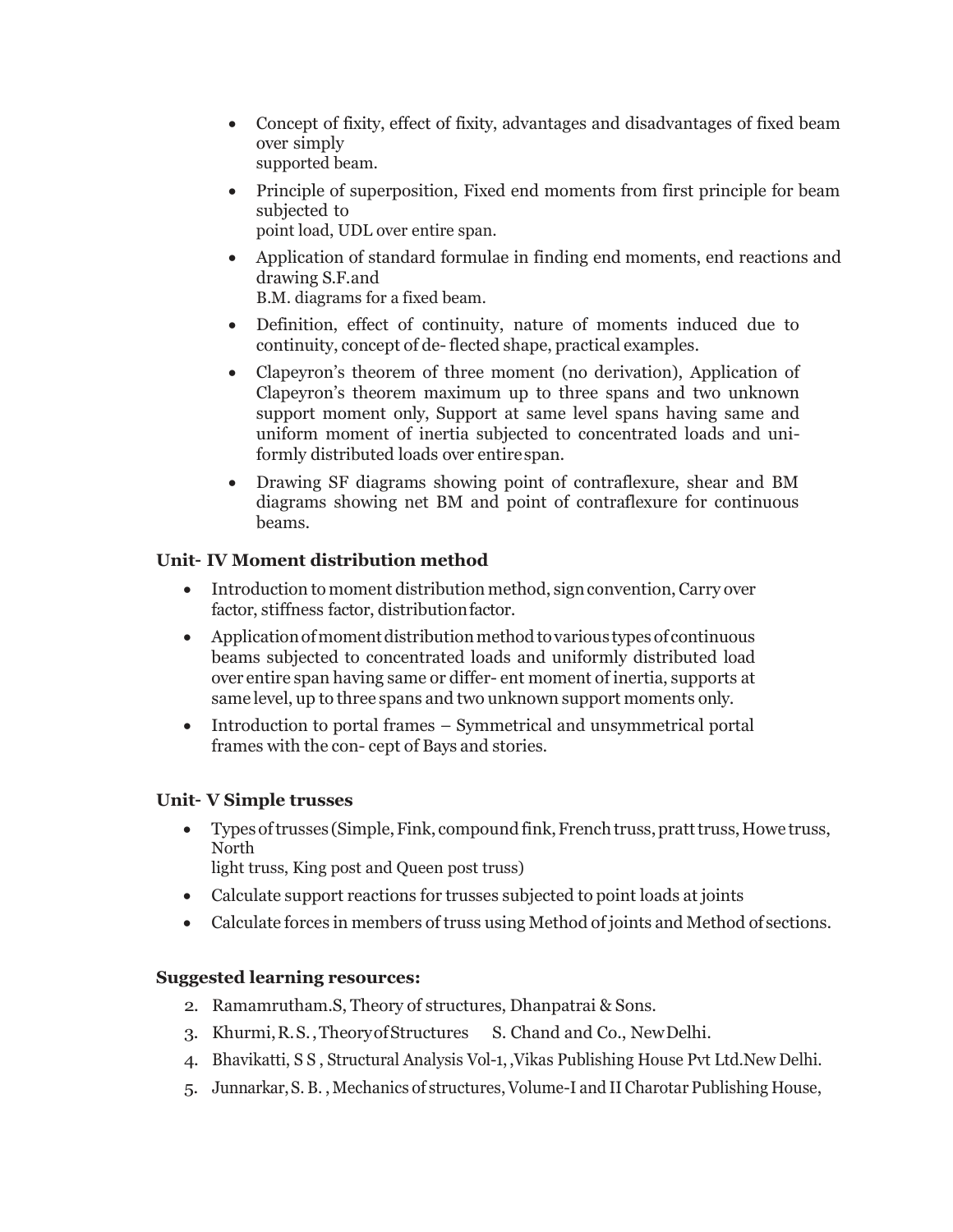Anand.

- 6. Pandit, G.S. and Gupta, S.P.,Theory of Structures, TataMcGraw Hill, New Delhi.
- 7. Agor R, Structural Analysis, Khanna Publishing House, Delhi.

# **Course outcomes:**

After competing this course, student will be able to:

- Analyze stresses induced in vertical member subjected to direct and bending loads.
- Analyze slope and Deflection in fixed and continuous beams.
- Analyzecontinuousbeamunderdifferentloadingconditionsusingthe principles of Three Moments.
- Analyze continuous beam using Moment Distribution Method under different loading condi-tions.
- Evaluate axial forces in the members of simple truss.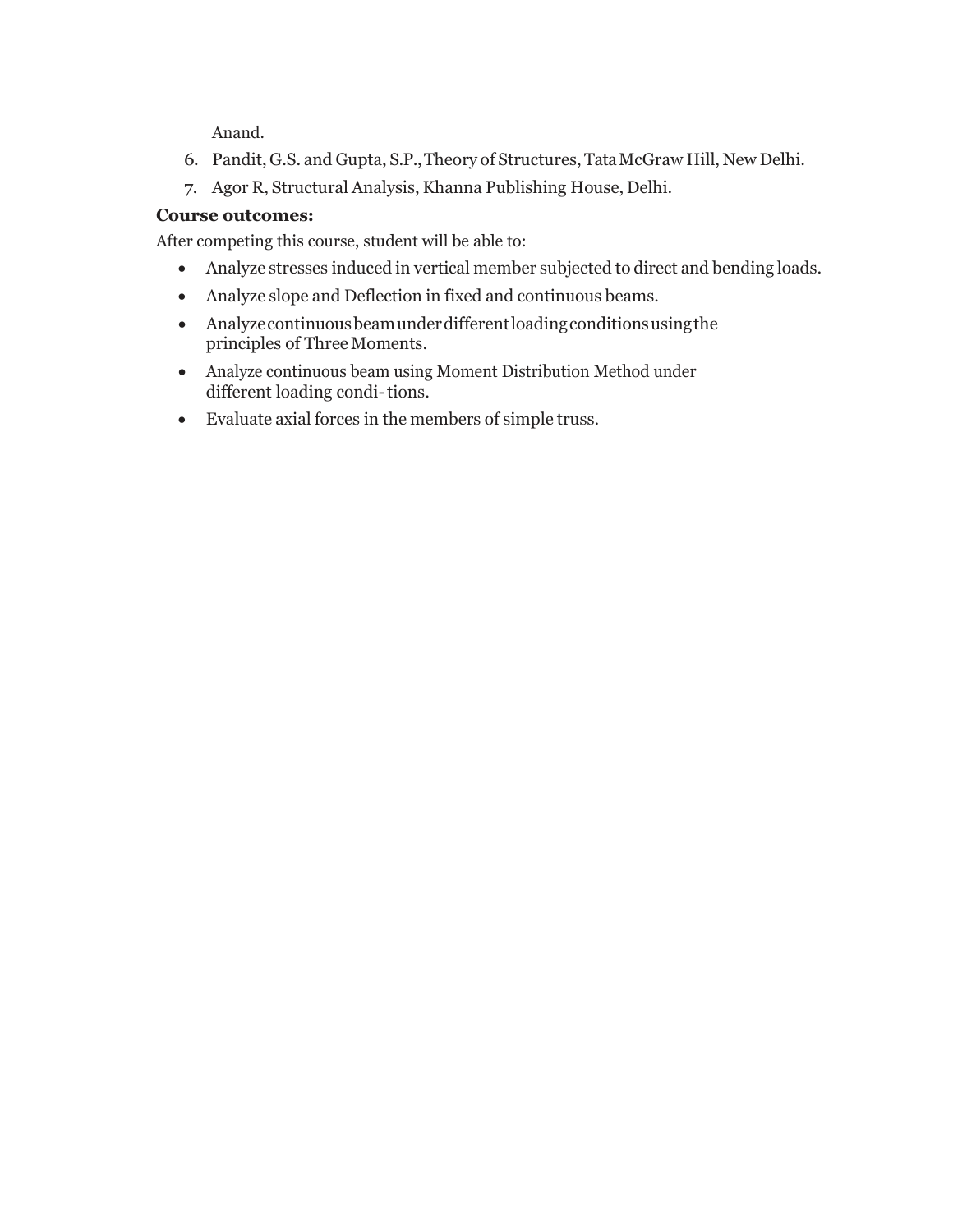| Course Code            | <b>PCE-407</b>                 |
|------------------------|--------------------------------|
| Course Title           | <b>Construction Management</b> |
| Number of Credits      | 3(L:3, T:0, P:0)               |
| Prerequisites          | <b>NIL</b>                     |
| <b>Course Category</b> | PE                             |

# **Course Objectives:**

Following are the objectives of this course:

- Tounderstand the contract management and associated labour laws.
- Toprepare and understand the principles involved in site layout.
- Toknow the procedure for scheduling of various activates in construction project.
- Tounderstand the labour laws, procedure for arbitration, settlements.
- Toknow different safety measures in construction projects.

#### **Course Content**

#### **Unit – I Construction industry and management**

- Organization-objectives, principles oforganization, types oforganization: government/publicandprivateconstructionindustry,Roleofvariouspersonnelinconstructionorganization
- Agencies associated with construction work-owner, promoter, builder, designer, architects.
- Role of consultant for various activities: Preparation of Detailed Project Report (DPR), monitoring of progress and quality, settlement of disputes.

#### **Unit – II Site Layout**

- Principles governing site layout.
- Factors affecting site layout.
- Preparation of site layout.
- Land acquisition procedures and providing compensation.

#### **Unit- III Planning and scheduling**

- Identifying broad activities in construction work & allotting time to it, Methods of Scheduling, Development of bar charts, Merits & limitations of bar chart.
- ElementsofNetwork:Event,activity,dummyactivities,PrecautionsindrawingNetwork, Numbering the events.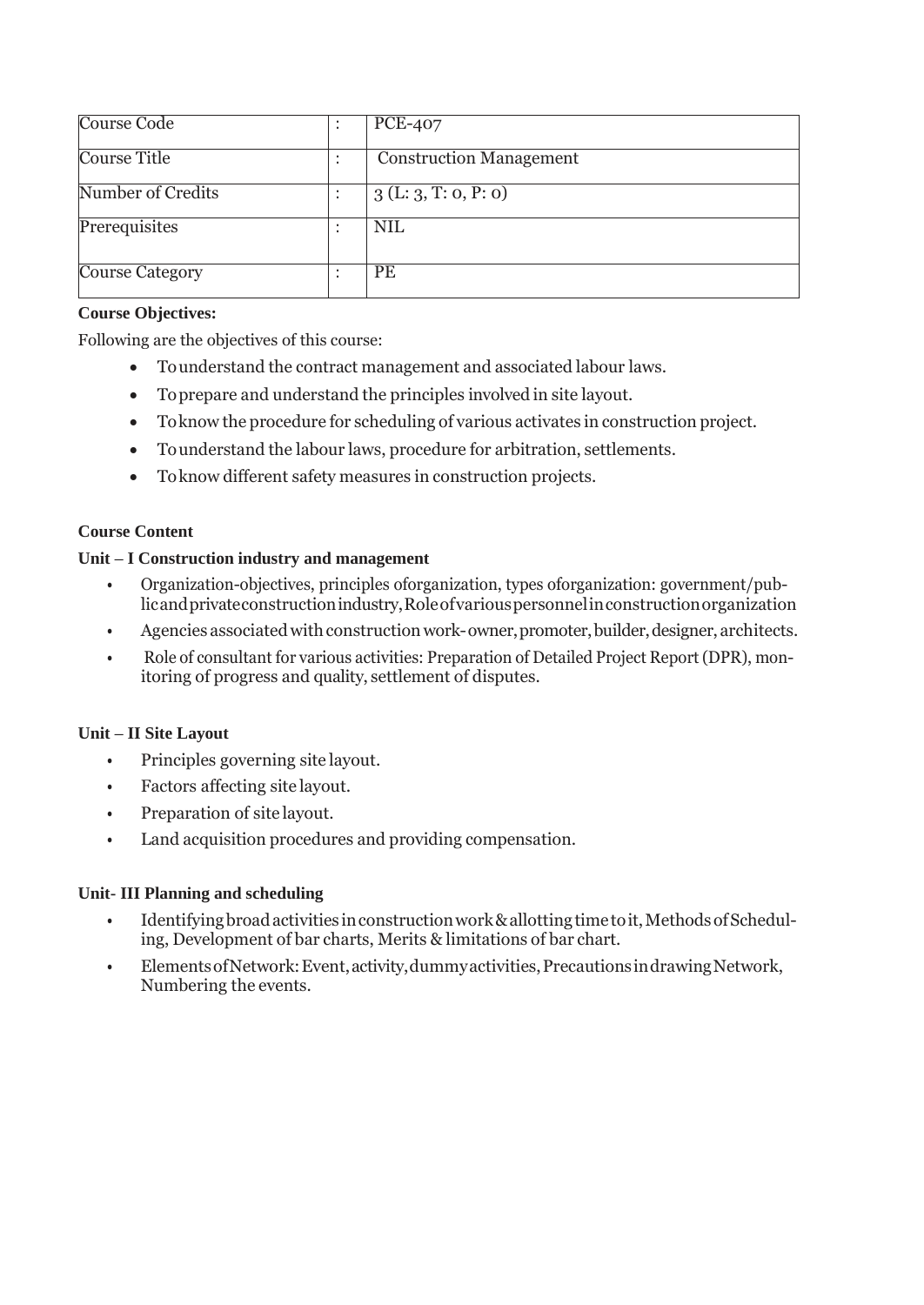- CPM networks, activity time estimate, Event Times by forward & backward pass calculation, start and finish time of activity, project duration. Floats: Types of Floats-Free, independent and total floats, critical activities and criticalpath,
- Purpose of crashing a network, Normal Time and Cost, Crash Time and Cost, Cost slope, Optimization of cost and duration.
- Material Management- Ordering cost, inventory carrying cost, Economic Order **Ouantity**
- Store management, various records related to store management, inventory control by ABC technique, Introduction to material procurement through portals (e.g. www.inampro.nic.in)

#### **Unit IV Construction Contracts and Specifications**

- Types of Construction contracts
- Contract documents, specifications, general special conditions
- ContractManagement,proceduresinvolvedinarbitrationandsettlement (Introduction only)

#### **Unit– V Safety in Construction**

- SafetyinConstructionIndustry—CausesofAccidents,Remedialand Preventive Measures.
- LabourLawsandActspertainingtoCivilconstructionactivities(Introduction only)

#### **Suggested learning resources**

- 1. Sharma S C and Deodhar S V,Construction Engineering and Management, Khanna Book Pub- lishing, New Delhi
- 2. Gahlot,P.S. and Dhir,B.M Construction planning and management New Age International (P) Ltd. Publishers, New Delhi.
- 3. Shrivastava, U.K., Construction planning and management, Galgotia Publication Pvt Ltd. New Delhi
- 4. Mantri, S., The ATo Z of Practical Building Construction and its Management, SatyaPrakashan New Delhi
- 5. Khanna,O.P.,IndustrialEngineeringandmanagement,DhanpatRaiNewDelhi
- 6. Punmia, B.C. and Khandelwal, K.K., Project Planning and Controlling with PERT And CPM, Laxmi Publications (P)Ltd.
- 7. Sengupta, B., Guha H., Construction Management and Planning, Tata-McGraw Hill.
- 8. Harpal, Singh, ConstructionManagement and accounts, Mc-GrawHill.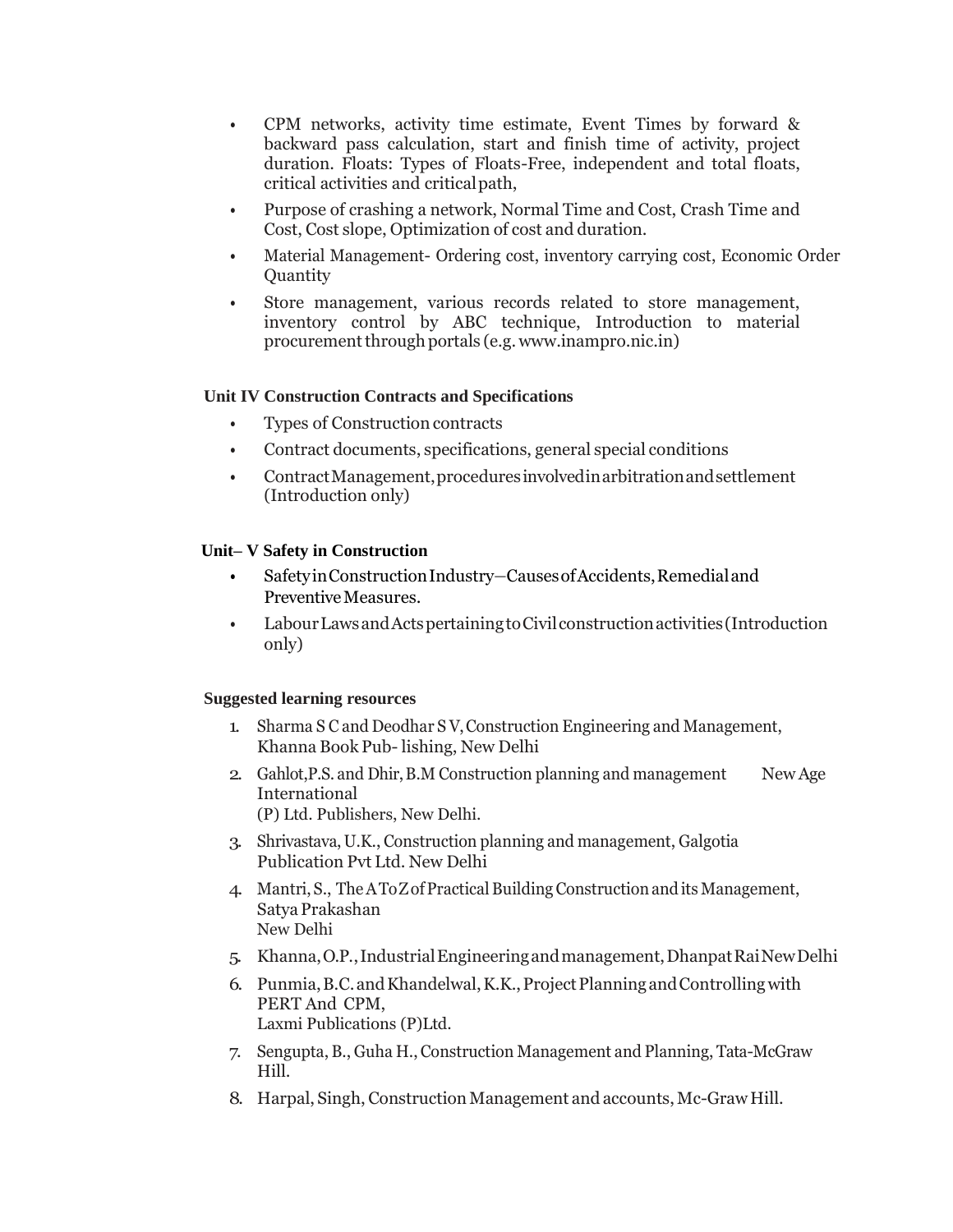9. Sharma, S.C.,Industrial Engineering and Management, Khanna Publications, NewDelhi

#### **Course outcomes:**

After competing this course, student will be able to:

- Understand the contract management and associated labour laws.
- Prepare and understand the nuances of executing the site layout.
- Prepare networks and bar charts for the given construction project.
- Understand the intricacies of disputes, related arbitration and settlement laws.
- Apply safety measures at construction projects.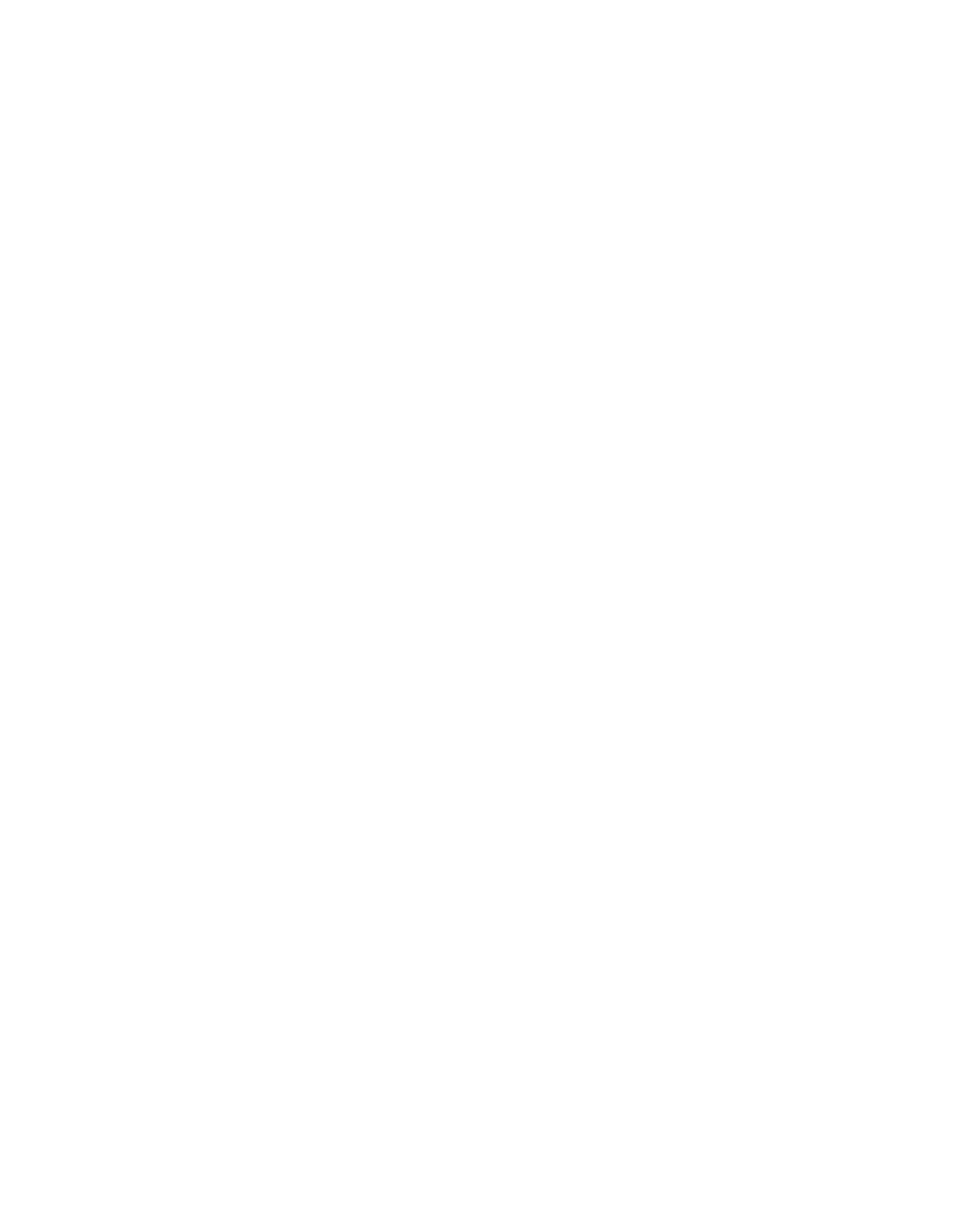#### PROGRAM ELECTIVE I

| Course Code            |  | <b>PCE</b>                              |
|------------------------|--|-----------------------------------------|
| Course Title           |  | <b>Precast and Prestressed Concrete</b> |
| Number of Credits      |  | 3(L:3, T:0, P:0)                        |
| Prerequisites          |  | <b>NIL</b>                              |
| <b>Course Category</b> |  | <b>PE</b>                               |

# **Course Objectives:**

Following are the objectives of this course:

- Tointroduce various types of precast and prefabricated concrete elements.
- Toknow advantages and disadvantages of precast and prefabricated concrete elements.
- To understand prestressing methods, systems for Reinforced Concrete members.
- Tolearn issues involved in design of prestressing system and loss of prestressing.

# **Course Content:**

# **Unit – I Precast concrete Elements**

- Advantages and disadvantages of precast concretemembers
- Non-structural Precast elements -Paverblocks, Fencing Poles, Transmission Poles, Man-

hole Covers, Hollow and Solid Blocks, kerb stones as per relevant BIS specifications

- Structural Precastelements-tunnellinings, Canallining, Boxculvert, bridge panels, foun- dation, sheet piles
- Testing of Precast components as perBIS standards

# **Unit– II Prefabricated building**

- PrecastStructuralBuildingcomponentssuchasslabpanels,beams, columns,footings,walls, lintels and chajjas, staircase elements,
- Prefabricated building using precast load bearing and non load bearing wall panels, floor systems - Material characteristics, Plans & Standard specifications
- Modular co-ordination, modular grid, and finishes
- Prefabsystemsandstructuralschemesandtheirclassificationincluding design consider- ations
- Joints requirements of structural joints and their design considerations
- Manufacturing,storage,curing,transportationanderectionofabove elements, equipment needed

# **Unit– III Introduction to Prestressed Concrete**

• Principles of pre-stressed concrete and basic terminology.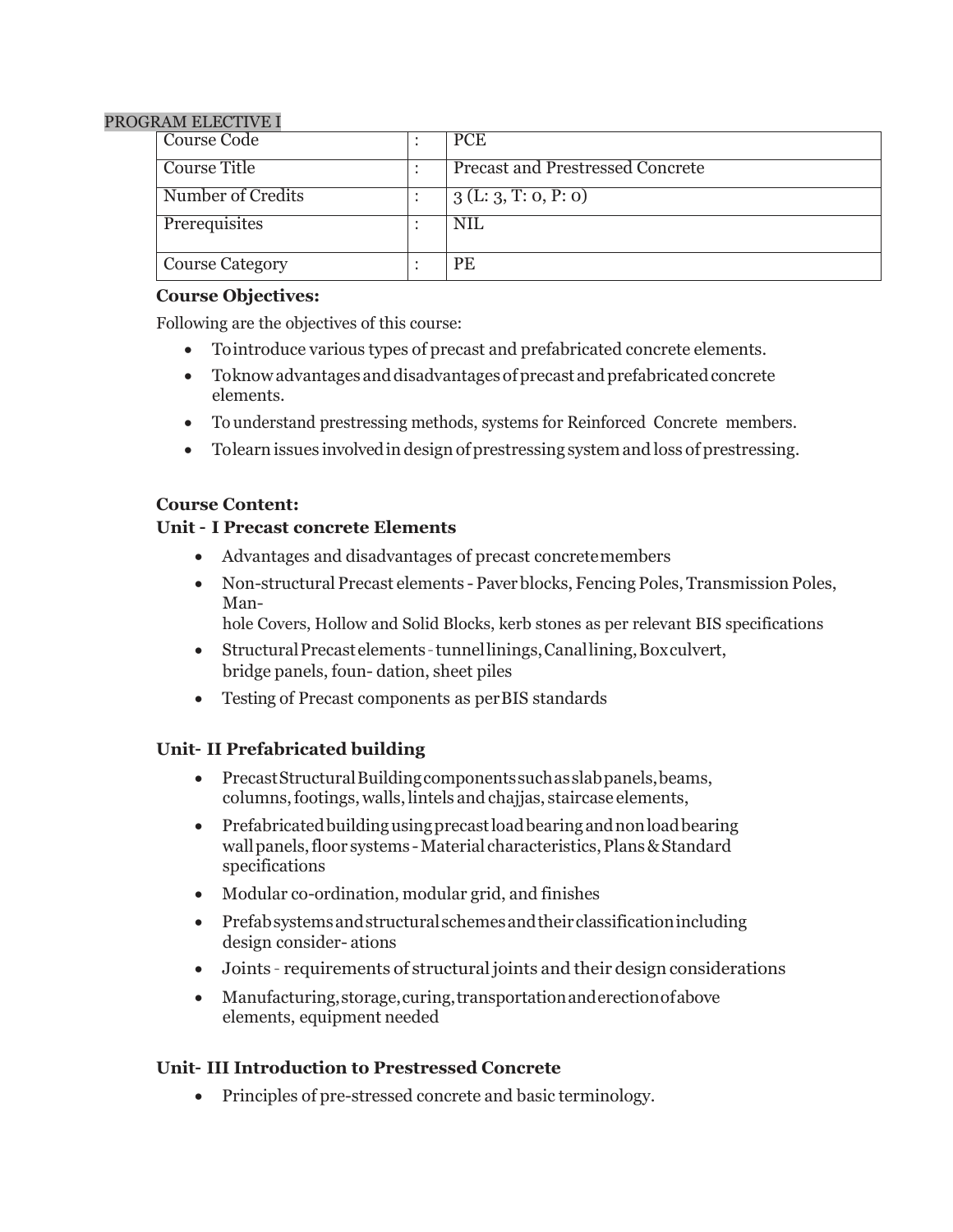- Applications, advantages and disadvantages of prestressed concrete
- Materials used and their properties, Necessity of high-grade materials
- Types of Pre-stressing steel-Wire, Cable, tendon, Merits-demerits and applications

# **Unit– IV Methods and systems of prestressing**

- Methods of prestressing Internal and External pre-stressing, Pre and Post tensioning- ap-plications
- Systems for pre tensioning process, applications, merits and demerits Hoyersystem
- Systems for post-tensioning process, applications, merits and demerits - Freyssinet sys- tem, Magnel Blaton system, Gifford Udall system.
- Prestressing force in Cable, Loss of prestress during the tensioning process -loss due to friction, length effect, wobbling effect and curvature effect,(SimpleNumericalproblems todetermine loss ofpre-stress),Loss of pre-stress at the anchoringstage.
- Loss of pre-stress occurring subsequently: losses due to shrinkage of concrete, creep of concrete, elastic shortening, and creep in steel, (Simple Numerical problems to determine loss of pre-stress).
- BIS recommendations for percentage loss in case of Pre and Posttensioning.

# **Unit– V Analysis and design of Prestressed rectangular beam section**

- Basic assumptions in analysis of pre-stressed concrete beams.
- Cable Profile in simply supported rectangular beam section concentric, eccentric straight and parabolic
- Effect of cable profile on maximum stresses at mid span and at support.
- Numericalproblemsondeterminationofmaximumstressesatmidspans with linear (con- centric and eccentric) cable profiles only.
- Simple steps involved in Design of simply supported rectangular beam section (No numer- icalproblems)

# **Suggested learning resources**

- 1. Krishna Raju, N., Pre-stressed Concrete, TataMcGraw Hill, New Delhi.
- 2. Shrikant B. Vanakudre, Prestressed Concrete, Khanna Publishing House, New Delhi
- 3. Marzuki, Nor Ashikin, Pre Cast and Pre Stress Technology: Process, Method and Future Tech-nology, Createspace Independent Publication.
- 4. Indian Concrete Institute., Handbook on Precast Concrete buildings.
- 5. Elliott, Kim S., Precast Concrete Structures, CRC Press, New York.
- 6. Lin, T.Y.,Design of Pre-Stressed Concrete Structures, John Wiley and Sons, New York Nagara- jan, Pravin., Pre-stressed Concrete Structures, Pearson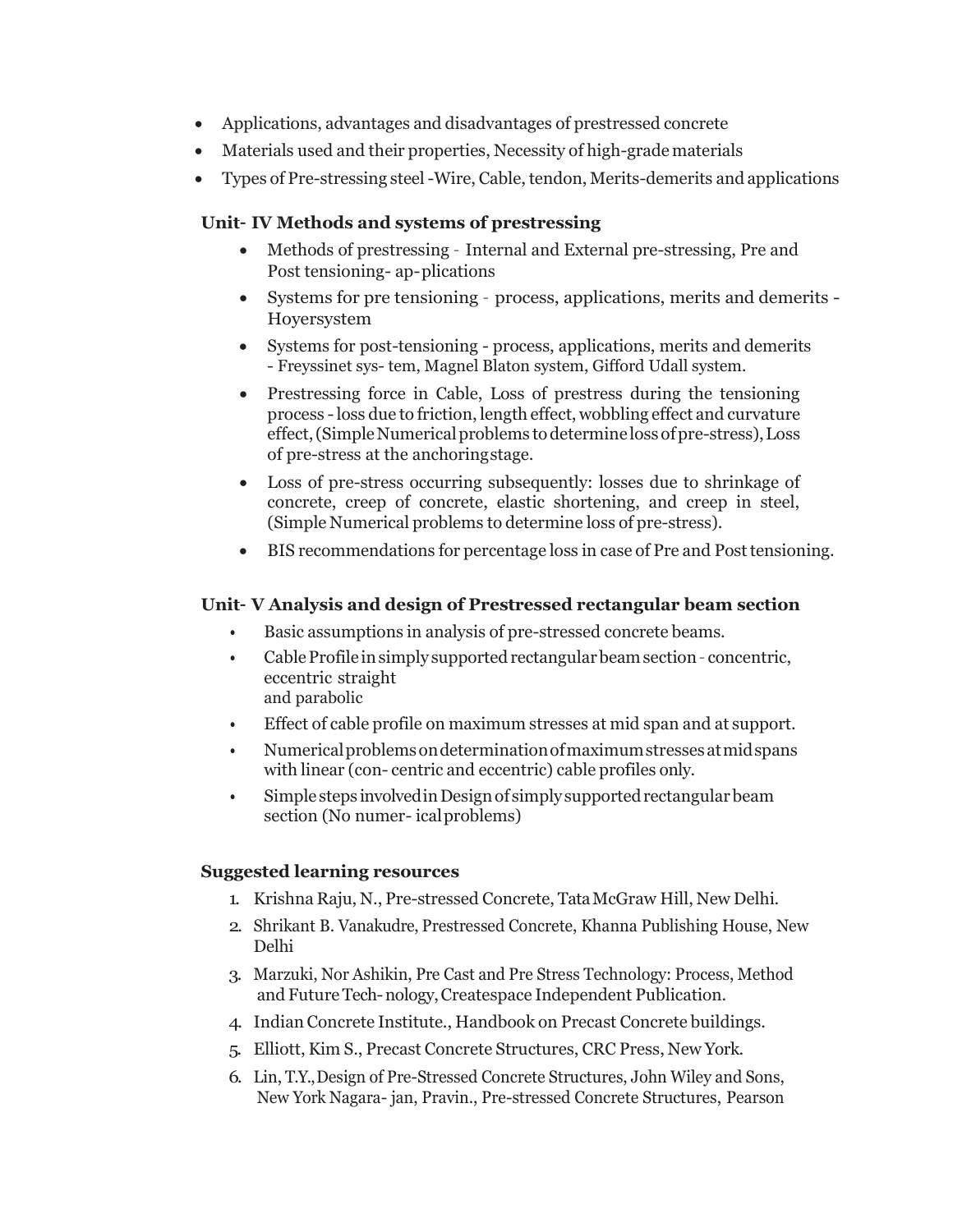#### Education India

- 7. BIS,NewDelhi.IS12592PrecastConcreteManholeCoverandFrame,BIS,New Delhi
- 8. BIS,NewDelhi.IS15658Precastconcreteblocksforpaving-CodeofPractice, BIS, NewDelhi
- 9. BIS,NewDelhi.IS15916BuildingDesignandErectionUsingPrefabricated Concrete - Code of Practice, BIS, New Delhi
- 10. BIS, New Delhi. IS 15917 Building Design and Erection Using Mixed/Composite Construction

#### - Code of Practice, BIS, New Delhi

11. BIS,NewDelhi.IS458PrecastConcretePipes(withandwithout reinforcement) - Specifica-tion, BIS, New Delhi

#### **Course outcomes:**

After completing this course, student will be able to:

- Select the relevant precast concrete element for a given type of construction.
- Use relevant components for prefabricated structures.
- Justify the relevance of prestressed element in a givensituation.
- Select relevant methods / systems for given construction work.
- Propose suitable cable profile for the given prestressed concrete members.